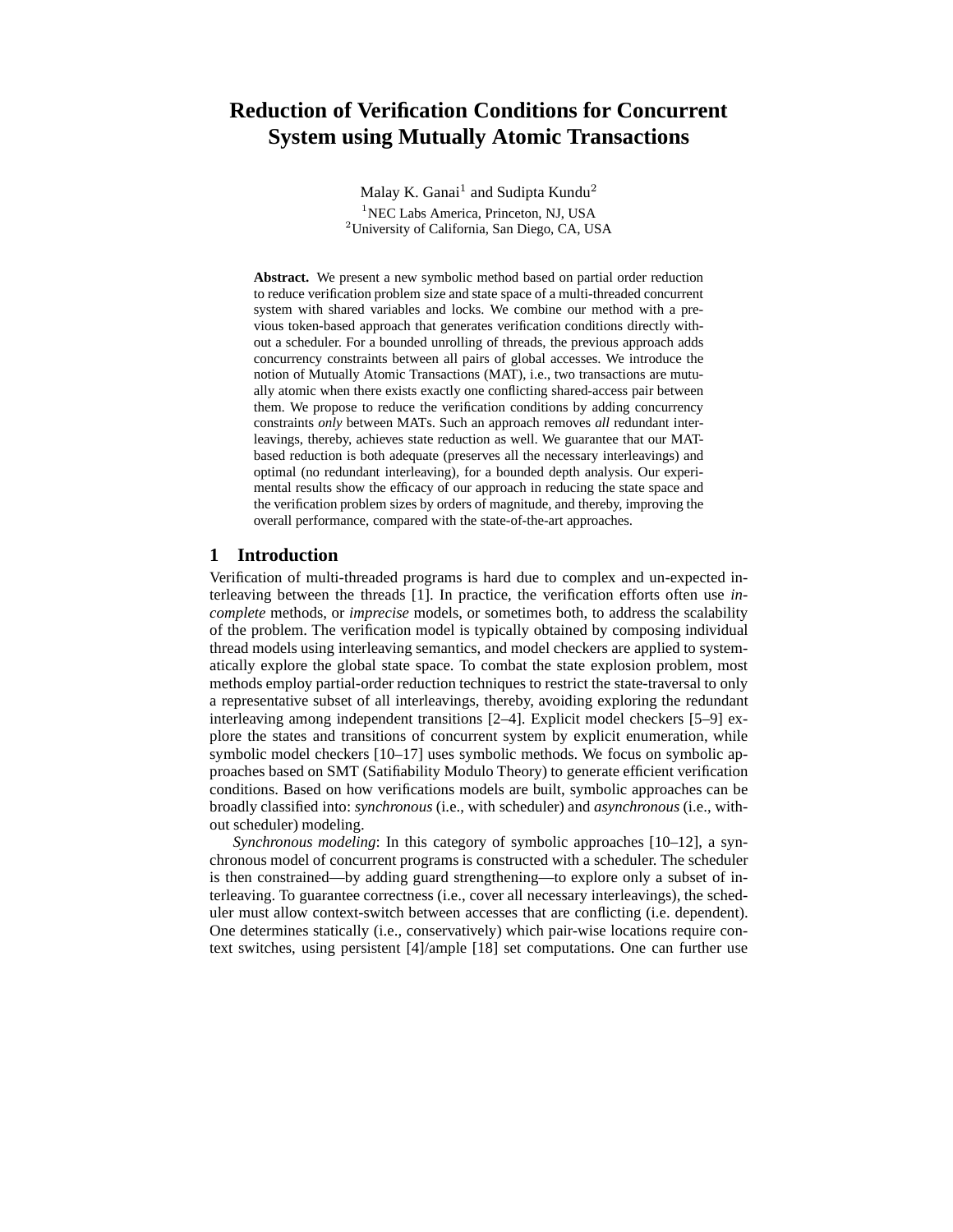lock-set and/or lock-acquisition history analysis [11, 19–21], and conditional dependency [16, 22] to reduce the set of interleavings need to be explored (i.e., remove redundant interleavings). Even with these state reduction methods, the scalability problem remains. To overcome that, researchers have employed sound abstraction [7] with bounded number of context switches [23] (i.e., under-approximation), while some others have used finite-state model abstractions [13], combined with proof-guided method to discover the context switches [14].

*Asynchronous Modeling:*In this category, the symbolic approaches such as TCBMC [15] and token-based [17] generate verification conditions directly without constructing a synchronous model of concurrent programs, i.e., without using a scheduler. These verification conditions are then solved by satisfiability solvers. To our knowledge so far, the state-reduction based on partial-order has *hardly* been exploited in the asynchronous modeling approaches [15, 17]. We will focus primarily in that direction.

*Our Approach*: We present a new SMT-based method—combining partial-order reduction with the previous token-based approach [17]—to reduce verification problem size and state-space for multi-threaded concurrent system with shared variables and locks. For a bounded unrolling of threads, the previous approach adds concurrency constraints between all pairs of global accesses, thereby allowing redundant interleavings. Our goal is to reduce the verification conditions by removing *all* redundant interleavings (i.e., guarantee optimality) but keeping the necessary ones (i.e., guarantee adequacy). We first introduce the notion of *Mutually Atomic Transactions* (MAT), i.e., two transactions are mutually atomic when there exists exactly one conflicting shared-access pair between them. We then propose an algorithm to identify an optimal and adequate set of MATs. For each MAT in the set, we add concurrency constraints *only* between the first and last accesses of the transactions, and not in-between. Our MAT-based approach achieves reduction both in state-space as well as in the size of verification conditions. We guarantee that our MAT-based reduction is both adequate (preserves all the necessary interleavings) and optimal (no redundant interleaving), for a bounded depth analysis. We implemented our approach in a SMT-based prototype framework, and demonstrated the efficacy of our approach against the state-of-the-art SMT-based approaches based on asynchronous modeling [17], and synchronous modeling [16], respectively.

**Outline:** We provide an informal overview of our MAT-based reduction approach in Section 2, followed by formal definitions and notations in Section 3. In Section 4, we present a flow diagram of our new SMT-based method. We give an algorithm for identifying an adequate and optimal set of MATs in Section 5, followed by a presentation of adequacy and optimality theorems in Section 6. We present our experimental results in Section 7, and conclusions in Section 8.

#### **2 An Overview**

We motivate our readers with a following example, which we use to guide the rest of our discussion. Consider a two-threaded concurrent system comprising threads  $M_1$  and  $M_2$  with local variables  $a_i$  and  $b_i$ , respectively, and shared (global) variables  $x, y, z$ . This is shown in Figure 1(a), as a concurrent control flow graph (CCFG) with a forkjoin structure. Each shared statement associated with a node is *atomic*, i.e., it cannot be interrupted. Further, each node is associated with at most one shared access. A node with a shared write/read access of variable x is identified as  $W(x)/R(x)$ . We use the notation ? to denote a non-deterministic input to a variable.

Given such a concurrent system, the goal of the token-based approach [17] is to generate verification conditions that capture necessary interleaving for some bounded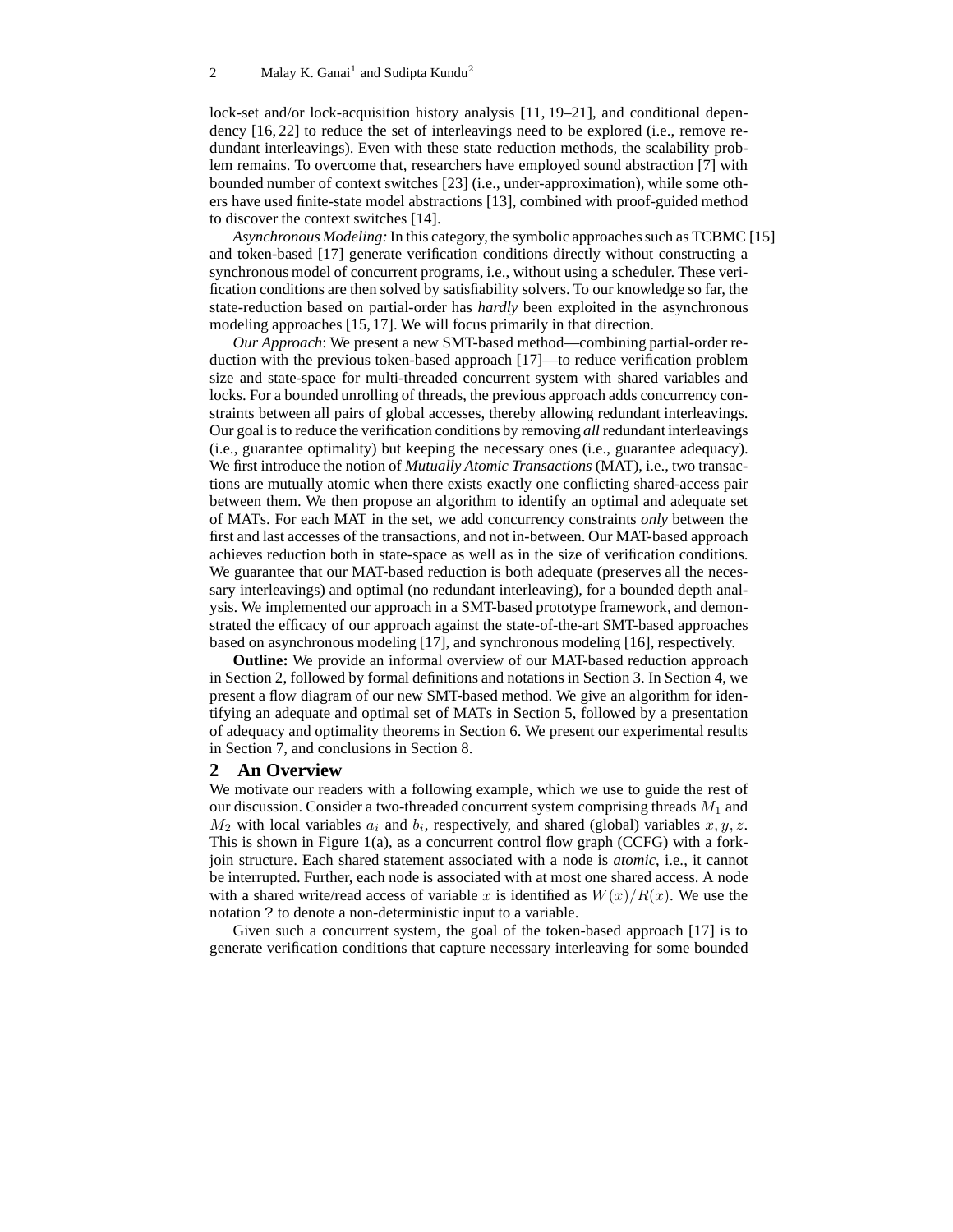unrolling of the threads, aimed at detecting reachability properties such as data races and assertion violations. These verification conditions together with the property constraints are encoded and solved by an SMT solver. A satisfiable result is typically accompanied by a trace—comprising data input valuations, and a total-ordered thread interleaving—that is witness to the reachability property. On the other hand, an unsatisfiable result is followed by these steps  $(a)$ — $(c)$ :  $(a)$  increase unroll depths of the threads, (b) generate verification conditions for increased depths, and (c) invoke SMT solver on these conditions. Typically, the search process (i.e., to find witnesses) is terminated when a resource—such as time, memory or bound depth—reaches its limit. For effective implementation, these verifications constraints are added on-the-fly, lazily and incrementally at each unrolled depth. Though the approach captures all necessary interleaving, it however does not prevent redundant interleavings.

In this work, our goal is to remove *all* the redundant interleavings but keep the necessary ones for a given unroll bound. We focus on reducing the verification conditions, as generated in the token-passing modeling approach [17]. To understand how we remove redundancy, we first present a brief overview of such a modeling approach.



**Fig. 1.** (a) Concurrent system, shown as thread CFGs, with threads  $M_1$ ,  $M_2$  and local variables  $a_i$ ,  $b_i$  respectively, communicating with shared variable  $x, y, z$ , and (b) Token-passing Model [17].

#### **2.1 Token-passing Model**

The main idea of token-passing model (TPM) is to introduce a single Boolean token tk and a clock vector ctk in a model, and then manipulate the passing of the token to capture all necessary interleavings in the given system. The clock vector records the number of times the token tk is passed and is synchronized when the token is passed. Unlike a synchronous model, TPM does not have a scheduler in the model. The verification model is obtained two phases.

In the *first* phase, the goal is obtain abstract and decoupled thread models. Each thread is decoupled from the other threads by localizing all the shared variables. For the example shown in Figure 1(a),  $M_1$  and  $M_2$  are decoupled by renaming (i.e., localizing) shared variable such as  $x$  to  $x_1$  and  $x_2$ , respectively. Each model is then abstracted by allowing renamed (i.e., localized) variables to take non-deterministic values at every shared access. To achieve that, each shared access node (in every thread) is instrumented with two control states as follows: (a) an atomic *pre-access control state*, referred to as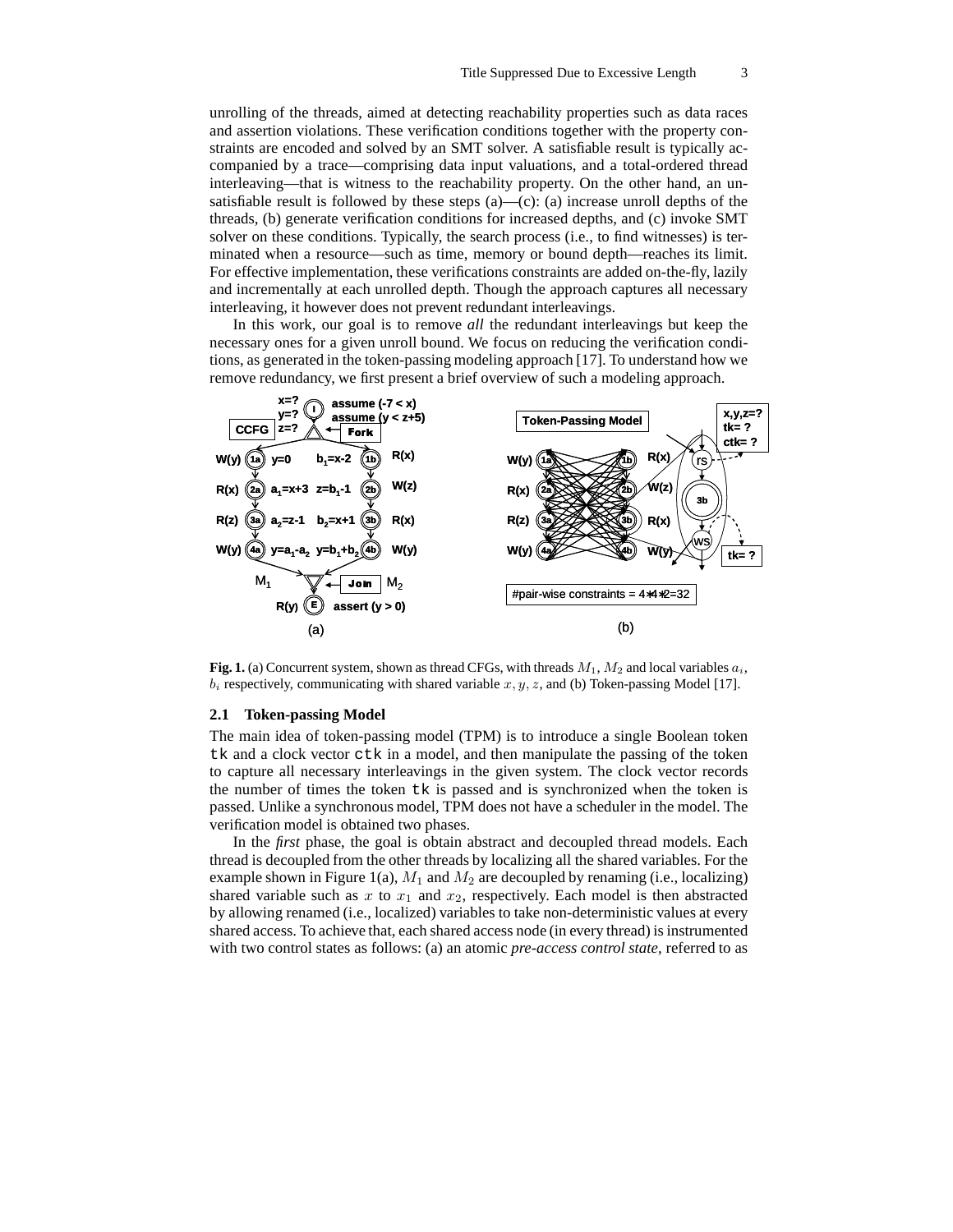*read sync* block, is inserted before each shared access, and (b) an atomic *post-access control state*, referred to as *write sync* block, is inserted after each shared access. In *read sync* block, all localized shared variables obtain non-deterministic values.

As an example, we show the token-passing model in the Figure 1(b). For clarity of presentation, we did not show renaming of the shared variables, but for all our purpose we consider them to be local to the thread, i.e., x of thread  $M_i$  and x of  $M_j$  are *not* the same variable. In such a model, atomic control states rs and ws are inserted pre and post of shared accesses in decoupled model, respectively. As highlighted for a control state  $3b$ , we add the following statements in the corresponding  $rs$  node, i.e.,  $x=?$ ,  $y=?$ ,  $z=?$ ,  $tk=?$ ,  $ctk=?$ . Similarly, we add  $tk=?$  in ws node. (? denotes the non-deterministic values.)

Note, the transition (update) relation for each localized shared variable depends on other local variables, thereby, making the model independent (i.e., decoupled). However, due to non-deterministic read values, the model have additional behaviors, hence, it is an abstract model.

In the *second* phase, the goal is to remove the imprecision caused due to abstraction. In this phase, the constraints are added to restrict the introduced non-determinism and to capture the necessary interleavings. More specifically, for each pair of shared access state (in different threads), *token-passing constraints* are added from the *write sync* node of a shared access to the *read sync* node of the other shared access. Intuitively, these token-passing constraints allow passing of the token from one thread to another, giving a total order in the shared accesses. Furthermore, these constraints allow to synchronize the values of the localized shared variables from one thread to another. Together, the token-passing constraints captures *all and only* the necessary interleavings that are sequentially consistent [24] as stated in the following theorem.

**Theorem 1 (Ganai, 2008 [17]).** *The token-based model is both complete, i.e., it allows only sequentially consistent traces, and sound, i.e., captures all necessary interleaving, for a bounded unrolling of threads. Further, the size of pair-wise constraints added grow quadratically (in the worse case) with the unrolling depth.*

In Figure 1(b), we show a token-passing constraint as a directed edge from a *write sync* ws node of one thread to a *read sync* rs node of another. Note, these constraints are added for all pairs of ws and rs nodes. A synchronization constraint from  $M_1$  to  $M_2$ will include  $x_2 = x_1 \wedge y_2 = y_1 \wedge z_2 = z_1 \wedge tk_2 = 1 \wedge tk_1 = 0 \wedge ctk_2 = ctk_1$ , where token-passing is enforced by assertion/de-assertion of corresponding token variable. (Recall,  $v_i$  is localized variable in  $M_i$  corresponding to shared variable v). As shown, one adds  $4 * 4 * 2 = 32$  such token-passing constraints for this example.

*Improvement Scope:* Though the above approach captures all and only necessary interleavings, it also allows interleavings that may be redundant (i.e. equivalent). For example, the interleaving  $\sigma_1 \equiv 1b \cdot 2b \cdot 1a \cdot 3b \cdot 4b \cdot 2a \cdot 3a \cdot 4a$ , and  $\sigma_2 \equiv 1a \cdot 2a \cdot 1b \cdot 2a \cdot 3a \cdot 4b$  $2b \cdot 3a \cdot 3b \cdot 4b \cdot 4a$ , are equivalent as in these interleavings the conflicting pairs  $(2b, 3a)$ ,  $(1a, 4b)$ ,  $(4b, 4a)$  are in the same happens-before order, besides the thread program order pairs. (Note, "·" denotes concatenation). The previous-approach [17] will explore both the interleavings.

In the following sections, we build our approach on such a token-passing model to identify pair-wise constraints that can be safely removed, without affecting soundness and completeness, and guaranteeing optimality by removing all redundant interleavings. For the example in Figure 1, our approach removes 24 such pair-wise constraints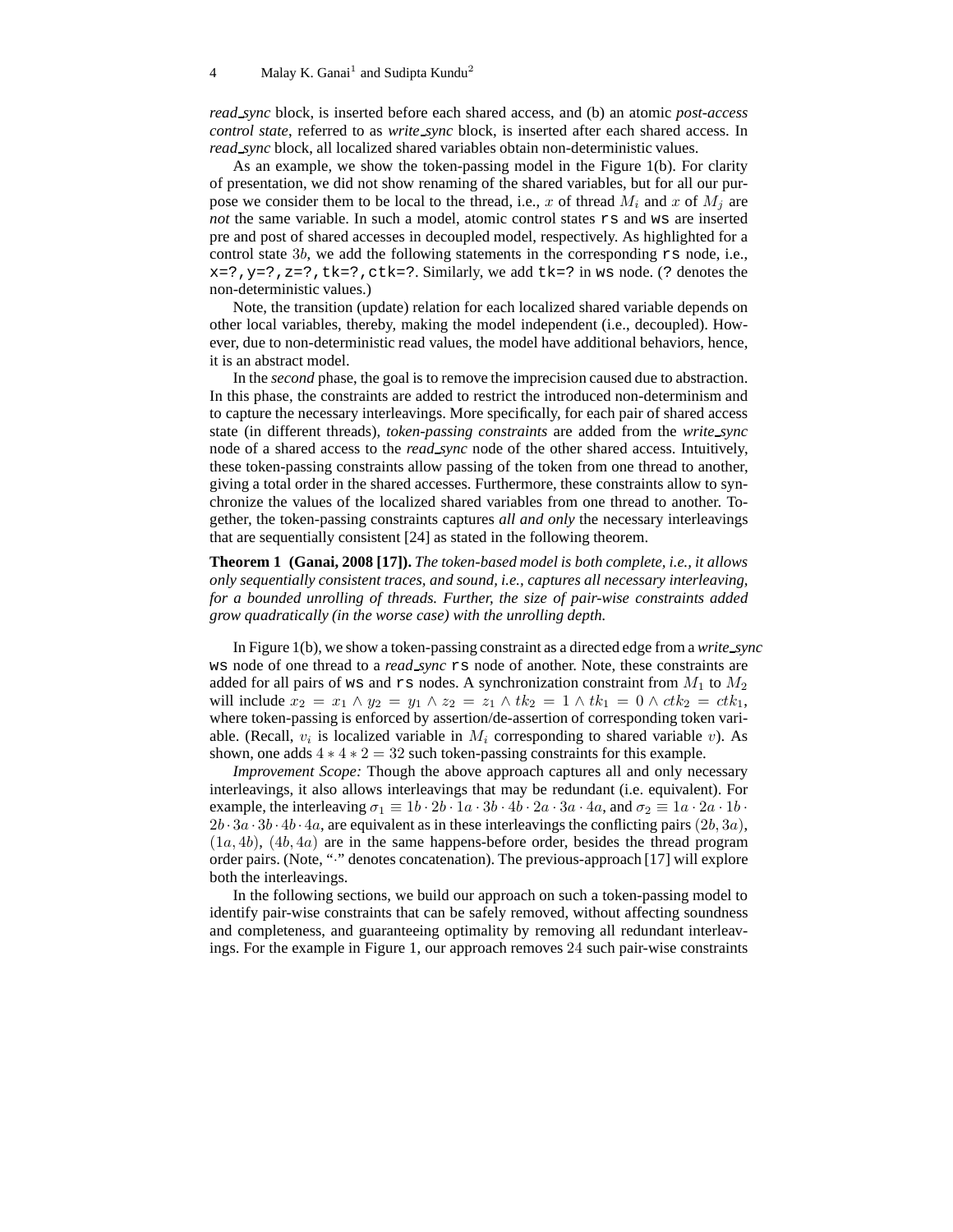(as shown in Figure 4), and yet covers all the necessary interleavings with no redundancy. To illustrate, our approach allows  $\sigma_1$ , and not any other equivalent (to  $\sigma_1$ ) interleavings such as  $\sigma_2$ . Note, the choice of a representative interleaving will depend on a given thread prioritization, as discussed later.

#### **2.2 Mutually Atomic Transactions**

Our partial-order reduction approach is based on the concept of mutually atomic transactions, MAT for short. Intuitively, let a transaction be a sequence of statements in a thread, then we say two transactions  $tr_i$  and  $tr_j$  of threads  $M_i$  and  $M_j$ , respectively, are mutually atomic transactions if and only if there exists exactly one conflicting sharedaccess pair between them, and the statements containing the shared-access pair is the last one in each of the transactions. (We will present a more formal definition later).

Now we illustrate the concept of MAT using an example as shown in Figure 2. From the control state pair  $(1a, 1b)$ , there are two reachable control states with conflicting accesses, i.e.,  $(3a, 2b)$  and  $(1a, 4b)$ . Corresponding to that we have two MATs  $m = (tr_1 = 1a \cdots 3a, tr_2 = 1b \cdots 2b)$  (Figure 2(a)) and  $m' = (tr'_1 = 1a, tr'_2 = 1a)$  $1b \cdots 4b$ ) (Figure 2(b)), respectively. Similarly, from  $(1a, 2b)$  we have  $m'' = (tr_1^{\overline{\prime\prime}}$  $1a, tr''_2 = 2b \cdots 4b$ ) (Figure 2(c)). In general, there could be multiple possible MATs for our examples.

In a more general setting with conditional branching, we identify MATs by exploring beyond conditional branches, as illustrated in the Figure 2(d), with a conditional branch denoted as a diamond node, and control states  $A_i, B_i, C_i$  denoted as dark ovals. Starting from  $(A_1, A_2)$ , we have following control path segments,  $tr_{11} = A_1 \cdots B_1$ ,  $tr_{12} = A_1 \cdots C_1$ ,  $tr_{21} = A_2 \cdots B_2$ , and  $tr_{22} = A_2 \cdots C_2$  (shown as ovals). For each of the four combinations of  $tr_{1i}$ ,  $tr_{2j}$ , we define MAT separately.



**Fig. 2.** (a)  $m=(tr_1, tr_2)$ , (b)  $m'=(tr'_1, tr'_2)$ , (c)  $m''=(tr''_1, tr''_2)$  (d) MATs for branches.

Given a MAT  $(tr_i, tr_j)$ , we can have only two equivalent classes of interleavings [25]. One represented by  $tr_i \cdot tr_j$ , i.e.,  $tr_i$  executing before  $tr_j$  and other by  $tr_j \cdot tr_i$ , i.e.,  $tr_j$  executing before  $tr_i$ . (Note, ":" represent concatenations.) For a given MAT  $m = (tr_1, tr_2)$  shown in Figure 2(a), the interleavings  $\sigma_1 \equiv 1a \cdot 2a \cdot 3a \cdot 1b \cdot 2b$  and  $\sigma_2 \equiv 1b \cdot 2b \cdot 1a \cdot 2a \cdot 3a$  represent the two equivalent classes, respectively. In other words, given a MAT, the associated transactions can be considered *atomic pair-wise*, and one can avoid interleaving them *in-between*. In general, transactions associated with different MATs may not be atomic. For example,  $tr_1$  is not atomic with  $tr''_2$  (Figure 2(a),(c)).

Intuitively, it would be desirable to have a set of MATs such that, by adding tokenpassing constraints only between MATs, we will not only miss any necessary interleaving but also remove all the redundant interleaving. In Section 5, we describe such an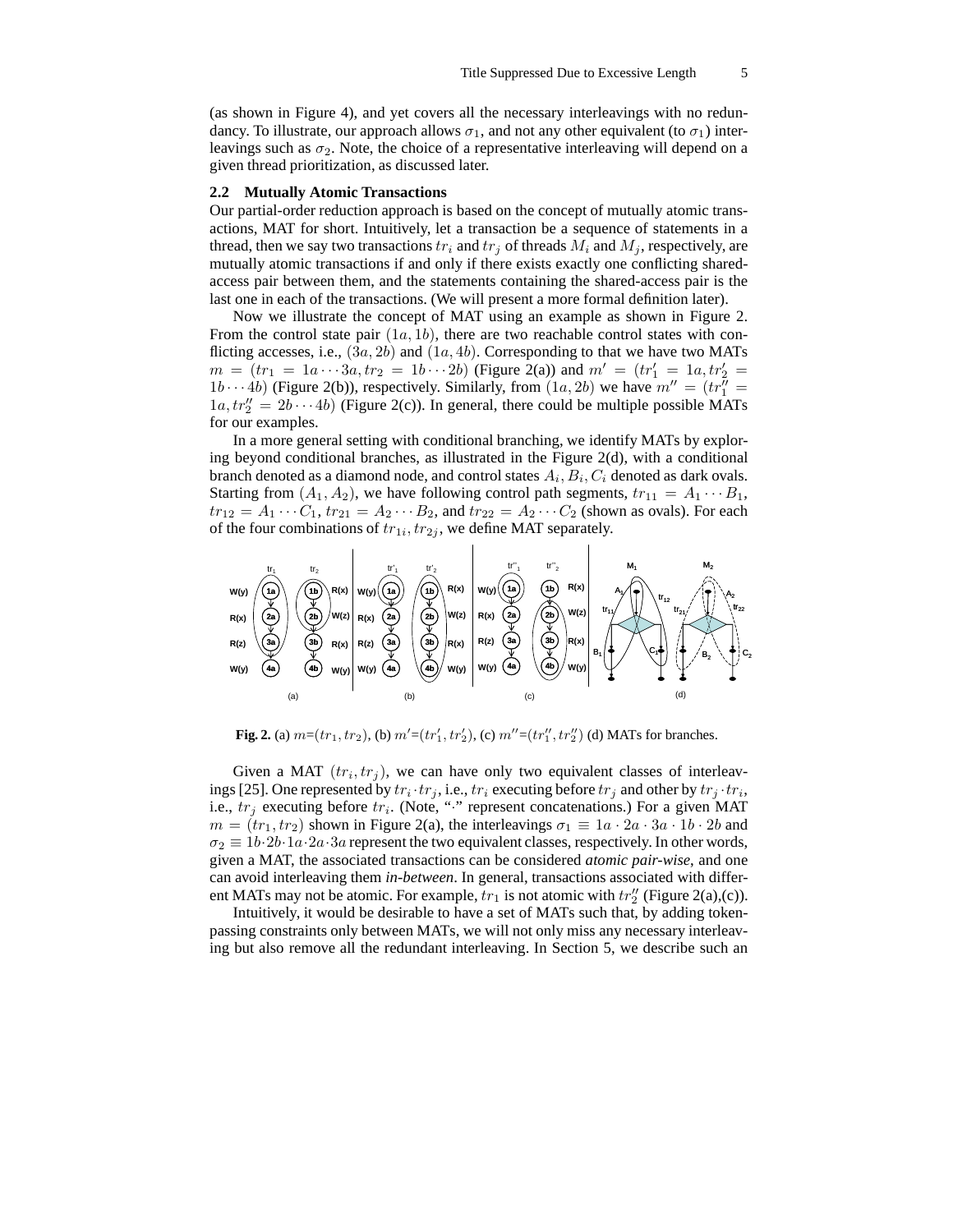algorithm *GenMAT* to compute an optimal and adequate set of MATs. For our example one such set is  $\{(1a \cdots 3a, 1b \cdots 2b), (4a, 1b \cdots 4b), (1a, 3b \cdots 4b), (4a, 3b \cdots 4b)\}$  $(2a \cdots 4a, 3b \cdots 4b)$ . Based on the set, we add only 8 token-passing constraints (Figure 4), compared to 32 (Figure 1(b)).

At this point we would like to highlight the salient features of our approaches *visa-vis* previous works. A previous approach [9] on partial-order reduction used in a explicit model checking framework does not guarantee optimality. Though such guarantee is provided in a recent symbolic approach (using synchronous modeling) [16], our approach goes further in reducing problem sizes, besides an optimal reduction in the state space. Our approach obtains state space reduction by removing constraints (i.e., adding fewer token-passing constraints), while the approach [16] obtains it by adding more constraints (i.e., constraining the scheduler). In our experiments, we observed that our approach is order-of-magnitude more memory efficient compared to the approaches [16,17]. Our approach is orthogonal to the approaches that exploit transactionbased reductions [11,19,20]. Nevertheless, we can exploit those to identify unreachable conflicting pairs, and further reduce the necessary token-passing constraints. *Contributions Highlights:*

- **–** We are first to exploit partial order reduction techniques in a SMT-based bounded model checking using token-passing modeling approach. We developed a novel approach—based on MAT—to reduce verification conditions, both in size and state space for concurrent systems.
- **–** We prove that our MAT-based reduction is both adequate (preserves all and only the necessary interleavings) and optimal (no redundant interleaving, as determined statically), for a bounded depth analysis.
- **–** Our approach outperforms other approaches [16, 17] by orders of magnitude, both in performance and size of the verification problems.

## **3 Formal Definitions**

With the brief informal overview, we present our approach in a more formal setting. We consider a multi-threaded system  $\mathcal{CS}$  comprising a finite number of deterministic bounded-stack threads communicating with shared variables, some of which are used as synchronization objects such as locks. Let  $M_i(1 \leq i \leq N)$  be a thread model represented by a control and data flow graph of the sequential program it executes. Let  $T_i$ represent the set of 4-tuple transitions  $(c, g, u, c')$  of thread  $\tilde{M}_i$ , where  $c, c'$  represent the control states, g is Boolean-valued enabling condition (or *guard*) on program variables, u is an update function on program variables. Let  $\mathcal{T} = \bigcup_i T_i$  be the set of all transitions. Let  $V_i$  be set of local variables in  $T_i$  and V be set of (global) shared variables. Let S be the set of global states of the system, and a state  $s \in S$  is valuation of all local and global variables of the system. A global transition system for  $\mathcal{CS}$  is an interleaved composition of the individual thread models,  $M_i$ . Each transition consists of global firing of a local transition  $t_i = (a_i, g_i, u_i, b_i) \in \mathcal{T}$ . If enabling predicate  $g_i$  evaluates to true in  $s$ , we say that  $t_i$  is *enabled* in  $s$ .

#### **3.1 Notation**

We define the notion of a run of a multi-threaded program as an observation of events such as global accesses, thread creations and thread termination. If the events are ordered, we call it a *total order run*. We define a set  $A_i$  of shared accesses corresponding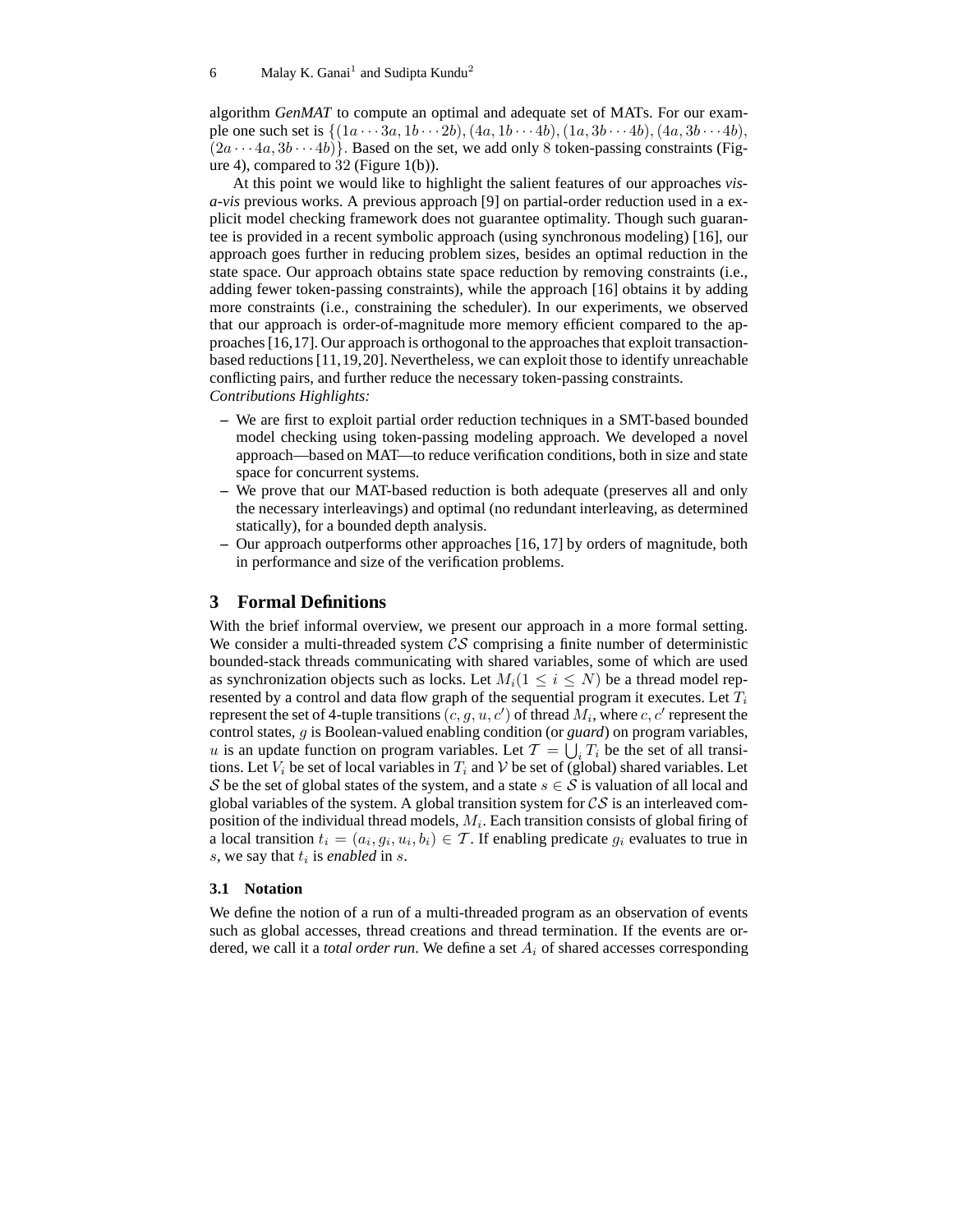to a read  $R_i(x)$  and a write  $W_i(x)$  of a thread  $M_i$  where  $x \in \mathcal{V}$ . For  $a_i \in A_i$ , we use  $var(a_i)$  to denote the accessed shared variable. We use  $\vdash_i$  to denote the beginning and  $\neg_i$  to denote the termination of thread  $M_i$ , respectively. The alphabets of events of thread  $M_i$  is a set  $\Sigma_i = A_i \cup \{\vdash_i, \dashv_i\}$ . We use  $\Sigma = \cup_i \Sigma_i$  to denote a set of all events. A word  $\sigma$  defined over the alphabet set  $\Sigma$ , i.e.,  $\sigma \in \Sigma^*$  is a string of alphabet from  $\Sigma$ , with  $\sigma[i]$  denoting the  $i^{th}$  access in  $\sigma$ , and  $\sigma[i, j]$  denoting the access substring from  $i^{th}$ to  $j^{th}$  position, i.e.,  $\sigma[i] \cdots \sigma[j]$  ( $\cdot$  denotes concatenation).  $|\sigma|$  denotes the length of the word  $\sigma$ . We use  $\pi(\sigma)$  to denote a permutation of alphabets in the word  $\sigma$ . We use  $\sigma|_i$ to denote the projection of  $\sigma$  on thread  $M_i$ , i.e., inclusion of the actions of  $M_i$  only.

*Transaction:* A transaction is a word  $tr_i \in \Sigma_i^*$  that may be *atomic* (i.e., uninterrupted by other thread) with respect to some other transactions. If it is atomic with respect to all other thread transactions, we refer it as *independent transaction*.

*Schedule*: Informally, we define a schedule as a total order run of a multi-threaded program where the accesses of the threads are interleaved. Formally, a schedule is a word  $\sigma \in \Sigma^*$  such that  $\sigma |_i$  is a prefix of the word  $\vdash_i \cdot A_i^* \cdot \vdash_i$ .

*Happens-before Relation* ( $\prec$ ,  $\preceq$ ): Given a schedule  $\sigma$ , we say e happens-before  $e'$ , denoted as  $e \prec_{\sigma} e'$  if  $i < j$  where  $\sigma[i] = e$  and  $\sigma[j] = e'$ . We drop the subscript if it is obvious from the context. Also, if the relation is not strict, we use the notation  $\preceq$ . If  $e, e' \in \Sigma_i$  and e precedes  $e'$  in  $\sigma$ , we say that they are in a *thread program order*, denoted as  $e \prec_{po} e'$ .

*Sequentially consistent*: A schedule  $\sigma$  is sequentially consistent [24] iff (a)  $\sigma$   $\vert_i$  is in thread program order, (b) each shared read access gets the last data written at the same address location in the total order, and (c) synchronization semantics is maintained, i.e., the same locks are not acquired in the run without a corresponding release in between. We only consider schedules (and their permutations) that are sequentially consistent.

*Conflicting Access:* We define a pair  $a_i \in A_i, a_j \in A_j, i \neq j$  conflicting, if they are accesses on the same shared variable (i.e.,  $var(a_i) = var(a_i)$ ) and one of them is write access. We use  $\mathcal{C}_{ij}$  to denote the set of tuples  $(a_i, a_j)$  of such conflicting accesses. We use  $Sh_{ij}$  to denote a set of shared variables—between  $M_i$  and  $M_j$  threads—with at least one conflicting access, i.e.,  $Sh_{ij} = \{ var(a_i) | (a_i, a_j) \in C_{ij} \}$ . We define  $Sh_i =$  $\bigcup_{i \neq j} Sh_{ij}$ , i.e., a set of variables shared between  $M_i$  and  $M_k$ ,  $k \neq i$  with at least one conflicting access. In general,  $Sh_{ij} \subseteq (Sh_i \cap Sh_j)$ .

*Dependency Relation (D):* A relation  $D \subseteq \Sigma \times \Sigma$  is a dependency relation iff for all  $(e, e') \in D$ , one of the following holds: (1)  $e, e' \in \Sigma_i$  and  $e \prec_{po} e', (2)$   $(e, e') \in C_{ij}$ , (3)  $e = \exists_i, e' = \exists_j$  for  $i \neq j$ . Note, the last condition is required when the order of thread termination is important. If  $(e, e') \notin D$ , we say the events  $e, e'$  are *independent*. The dependency relation in general, is hard to obtain; however, one can obtain such relation conservatively using static analysis [4], which may result in a larger dependency set than required. For our reduction analysis, we assume such a relation is provided.

*Equivalency Relation* ( $\simeq$ ): We say two schedules  $\sigma_1 = w \cdot e \cdot e' \cdot v$  and  $\sigma_2 =$  $w \cdot e' \cdot e \cdot v$  are equivalent (Mazurkiewicz's trace theory [25]), denoted as  $\sigma_1 \simeq \sigma_2$ , if  $(e, e') \notin D$ . An equivalent class of schedules can be obtained by iteratively swapping the consecutive independent events in a given schedule. Final values of both local and shared variables remains unchanged when two equivalent schedules are executed.

A *partial order* is a relation  $R \subseteq \Sigma \times \Sigma$  on a set  $\Sigma$ , that is reflexive, antisymmetric, and transitive. A partial order is also a *total order* if, for all  $e, e' \in \Sigma$ , either  $(e, e') \in$  $R$ , or  $(e', e) \in R$ . *Partial order*-based reduction (POR) methods [4] avoid exploring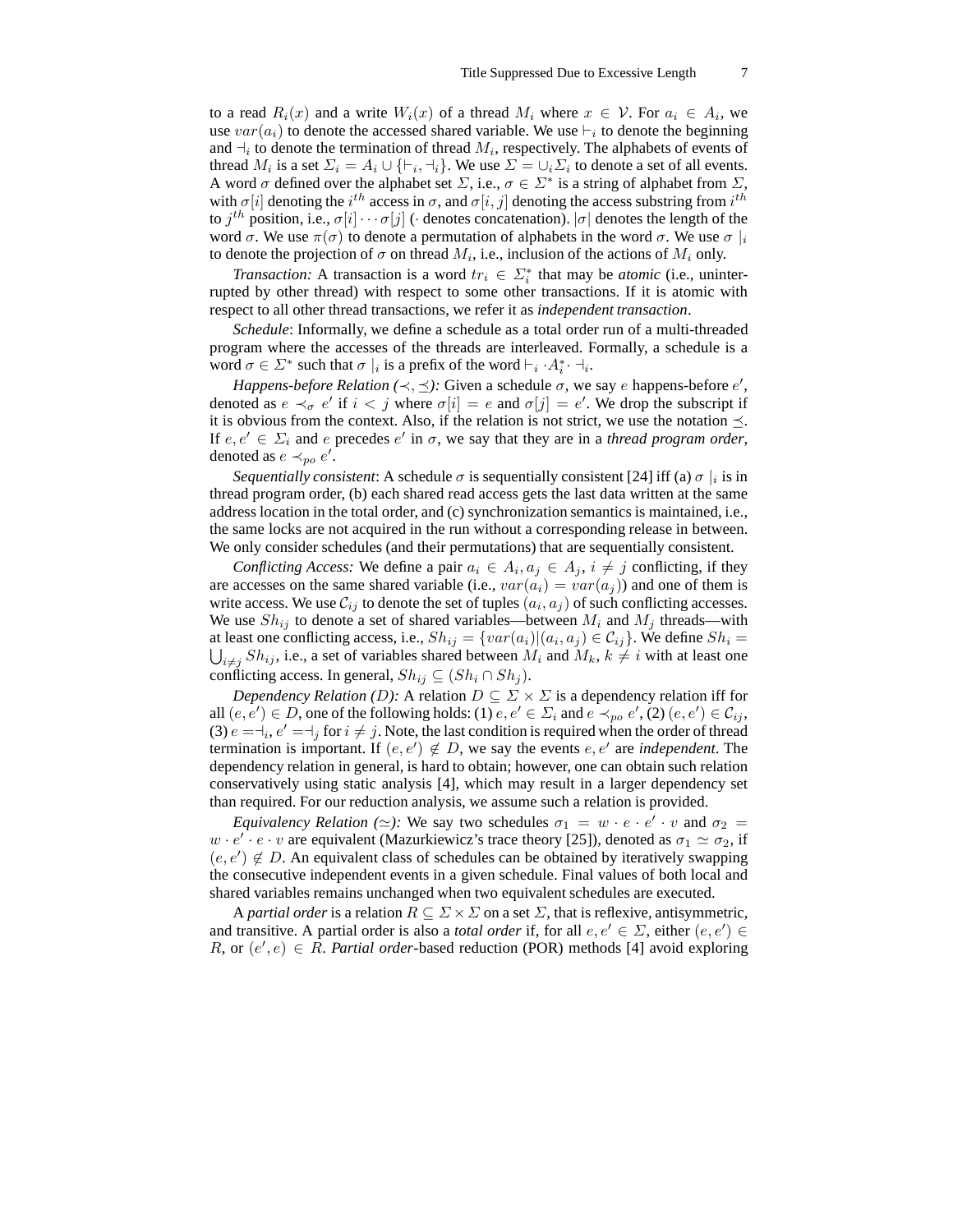all possible interleavings of shared access events. Note, if  $(e, e') \in D$ , all equivalent schedules agree on either  $e \prec e'$  or  $e' \prec e$ , but not both.

**Definition 1 (MAT).** We say two transactions  $tr_i$  and  $tr_j$  of threads  $M_i$  and  $M_j$ , re*spectively, are mutually atomic iff except for the last pair, all other event pairs in the corresponding transactions are independent. Formally, a Mutually Atomic Transactions (MAT) is a pair of transactions, i.e.,*  $(tr_i, tr_j), i \neq j$  *iff*  $\forall k$   $1 \leq k \leq |tr_i|, \forall h$   $1 \leq h \leq j$  $|tr_j|, (tr_i[k], tr_j[h]) \notin D \ (k \neq |tr_i| \ and \ h \neq |tr_j|), \ and \ tr_i[|tr_i|], \ tr_j[|tr_j|] ) \in D.$ 

Given a MAT  $(tr_i, tr_j)$ , an interesting observation (as noted earlier) is that a word  $w = tr_i \cdot tr_j$  is equivalent to any word  $\pi(w)$  obtained by swapping any consecutive events  $tr_i[k]$  and  $tr_j[h]$  such that  $k \neq |tr_i|$  and  $h \neq |tr_j|$ . Similarly, the word  $w' =$  $tr_j \cdot tr_i$  is equivalent to any word  $\pi(w')$  obtained as above. Note,  $w \not\simeq w'$ . Therefore, for a given MAT, there are only two equivalent classes, represented by  $w$  and  $w'$ . In other words, given a MAT, the associated transactions are *atomic pair-wise*.

# **4 Token-passing Model using MAT**

We exploit the pair-wise atomicity of MATs in a token-based model as follows: Let  $c(e)$ represent the control state of the thread where the corresponding event e occurs. For the given MAT  $(tr_i = f_i \cdots l_i, tr_j = f_j \cdots l_j)$ , we *only* add token-passing constraints from  $c(l_i)$  to  $c(f_i)$ , and  $c(l_i)$  to  $c(f_j)$ , respectively. Recall, such constraints are added between the corresponding pre and post- access blocks as discussed in Section 2.1.

**Adequacy of MATs** Given a schedule  $\sigma = w_1^1 \cdots w_N^1 \cdots w_1^n \cdot w_N^n$ ,  $w_i^k \in \Sigma_i^*$ ,  $1 \leq$  $k \leq n, 1 \leq i \leq N$ . We define a set of ordered pairs  $CSP$  as follows:  $CSP(\sigma) =$  $\{\overline{(l_i^k,f_{i'}^{k'}}$  $\sum_{i=1}^{k'}$   $|1 \leq i, i' \leq N, 1 \leq k, k' \leq n$  where  $f_i^k$  and  $l_i^k$  denote the first and last accesses of  $w_i^k$ ; and  $w_{i'}^{k'}$  $k_i^{\prime}$  is a non-empty word adjacent right of  $w_i^k$ . Note,  $CSP(\sigma)$ captures the necessary interleaving pairs to obtain the schedule, i.e., if we add token passing constraints between every pair of control states  $(a, b) \in CSP(\sigma)$ , we allow the schedule  $\sigma$ . For a given MAT  $\alpha = (f_i \cdots l_i, f_j \cdots l_j)$ , we define a set of interleaving ordered pairs,  $TP(\alpha) = \{(l_i, f_j), (l_j, f_i))\}$ . Given a set of  $\mathcal{MAT}_{ij}$ , we define  $TP(\mathcal{MAT}_{ij}) = \bigcup_{\alpha \in \mathcal{MAT}_{ij}} TP(\alpha)$ , and denote it as  $TP_{ij}$ . We say a tokenpassing pairs set  $TP$  is *adequate* iff for every schedule  $\sigma$  in the multi-threaded system,  $CSP(\sigma) \subseteq TP$ . A set  $\mathcal{MAT}$  is *adequate* iff  $TP$  is adequate. *Note, the size of*  $TP$  *is upper bounded by quadratic number of pair-wise accesses.*



**Fig. 3.** Reducing verification conditions in a token-passing model using MAT.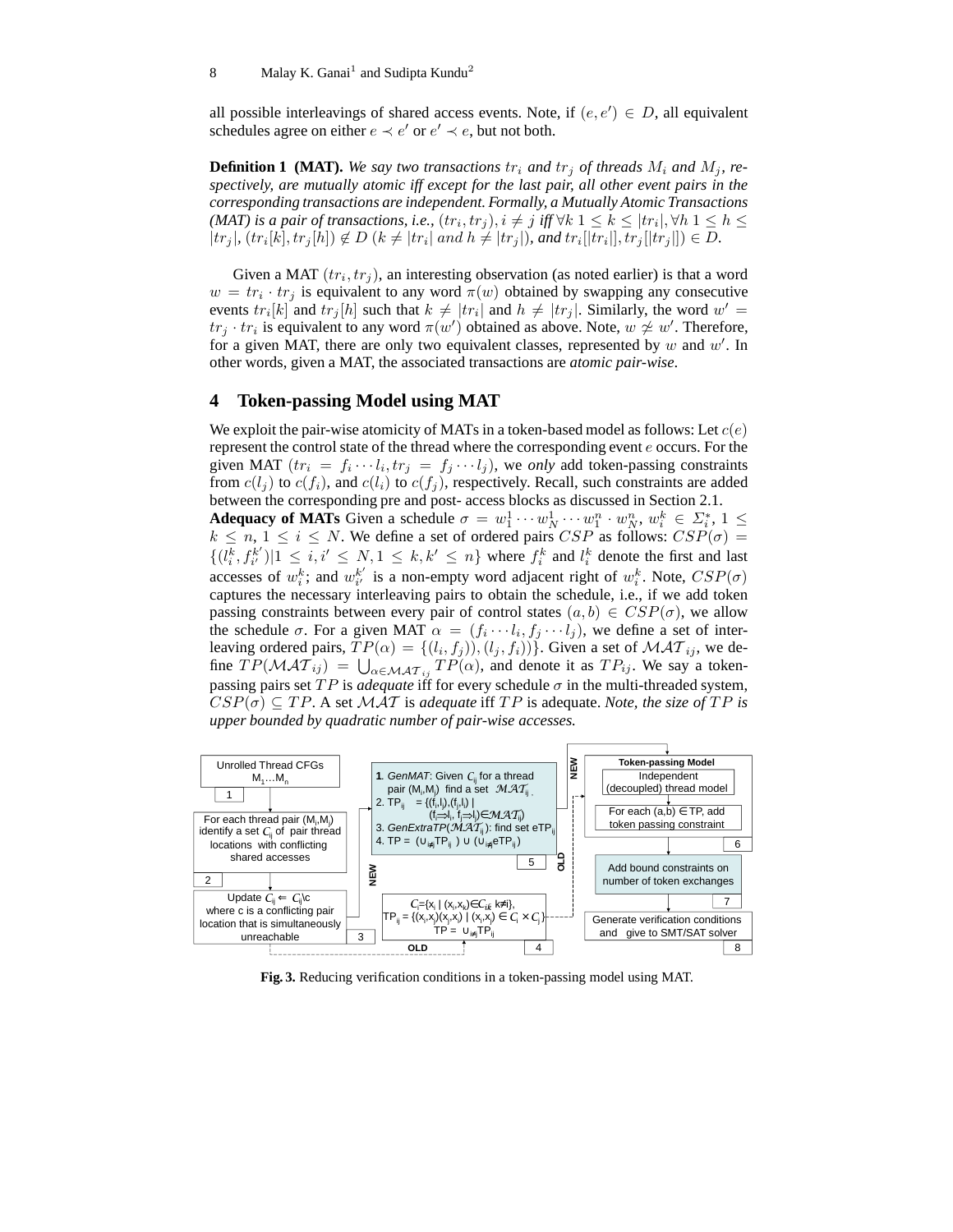We use procedure  $GenMAT$  (ref. Section 5) to obtain a set of  $MAT_{ij}$ . If  $Sh_{ij} \subset$  $Sh_i \cup Sh_i$ , we use procedure  $GenExtractTP$  (ref. Section 6) to generate an extra token-passing pairs set  $eTP_{ij}$  from  $\mathcal{MAT}_{ij}$ . We then construct the adequate set  $TP$  as  $(\bigcup_{i \neq j} TP_{ij}) \cup (\bigcup_{i \neq j} eTP_{ij})$ . We give an overview of using MATs in a token-passing model to selectively add token-passing constraints as shown in Figure 3.

- **Step 1,2:** Given a set of unrolled threads  $M_1 \cdots M_N$ , we obtain a set of conflicting pair of control locations  $\mathcal{C}_{ij}$  for each thread pair  $M_i, M_j.$
- **Step 3:** From the set  $\mathcal{C}_{ij}$ , we remove the pairs that are unreachable simultaneously due to i) happens-before relation such as before and after fork/join, ii) mutual exclusion, iii) lock acquisition pattern [11].
- **Step 4:** (Corresponds to previous scheme [17], denoted as **OLD**). An ordered set of token-passing pairs TP is obtained by considering every pair of control states in  $C_i \times C_j$ , where  $C_i$  and  $C_j$  consist of control states of thread  $M_i$  and  $M_j$  that have some conflicting access, respectively.
- **Step 5:** (Corresponds to our proposed scheme, denoted as **NEW**). For each thread pairs  $M_i$  and  $M_j$ , and corresponding set  $\mathcal{C}_{ij}$ , we identify a set  $\mathcal{MAT}_{ij}$  using  $GenMAT$ . We obtain the set  $TP_{ij} = TP(\mathcal{MAT}_{ij})$ . Given a set  $\mathcal{MAT}_{ij}$ , we identify a set  $eTP_{ij}$  using  $GenExtractP$ . We construct  $TP = (\bigcup_{i \neq j} TP_{ij}) \cup (\bigcup_{i \neq j} eTP_{ij}).$
- **Step 6:** We now build token-passing model by first generating decoupled (unrolled) thread models. For each ordered pair  $(a, b) \in TP$ , we add token passing constraints between  $(a, b)$ , denoting token may be passed from a to b.
- **Step 7:** Optionally, we add constraints  $C \dot{B}_i^l \leq \texttt{ctk} \leq C B_i^u$  to bound the number of times a token could be passed to a specific thread model  $M_i$ , with  $CB_i^l$  and  $CB_i^u$ corresponding to user-provided lower and upper context-bounds, respectively.
- **Step 8:** We generate verification conditions (discussed in Section 2.1) comprising transition relation of each thread model, token-passing constraints, context-bounding constraints (optionally), and environmental assumptions and negated property constraints. These constraints are expressed in a quantifier-free formula and passed to a SMT/SAT solver for a satisfiability check.

## **5 Generating MATs**

*Notation Shortcuts*: Before we get into details, we make some notation abuse for ease of readability. When there is no ambiguity, we use  $e_i$  to also indicate  $c(e_i)$ , the control state of thread  $M_i$  where the access event  $e_i$  belongs. Further, we use  $+e_i$  to denote the event immediately after  $e_i$  in program order, i.e.,  $c(+e_i) = next(c(e_i))$ . Similarly, we use  $-e_i$  to denote event immediately preceding  $e_i$ , i.e.,  $c(e_i) = next(c(-e_i))$ . We sometimes refer tuple  $(a, b)$  as a pair.

We provide a simple procedure,  $GenMAT$  (Algorithm 1) for generating  $MAT_{ij}$ , given a pair of unrolled threads  $M_i$  and  $M_j$  and dependency relation D. For ease of explanation, we assume the threads are unrolled for some bounded depth, and there is no conditional branching. We first initialize a queue  $Q$  with control state pair  $(\vdash_i, \vdash_j)$ representing the beginning of the threads, respectively. For any pair  $(f_i, f_j)$  in the  $Q$ , representing the current control pair locations, we can obtain a MAT  $m' = (tr'_i, tr'_j)$  as follows: we start  $tr'_i$  and  $tr'_j$  from  $f_i$  and  $f_j$  respectively, and end in  $l'_i$  and  $l'_j$  respectively, such that  $(l'_i, l'_j) \in \tilde{D}$ , and there is no other conflicting pair in-between. There may be many MAT-candidates  $m'$ . Let  $\mathcal{M}_c$  denote a set of such choices. The algorithm selects  $m \in \mathcal{M}_c$  uniquely by assigning thread priorities and using the following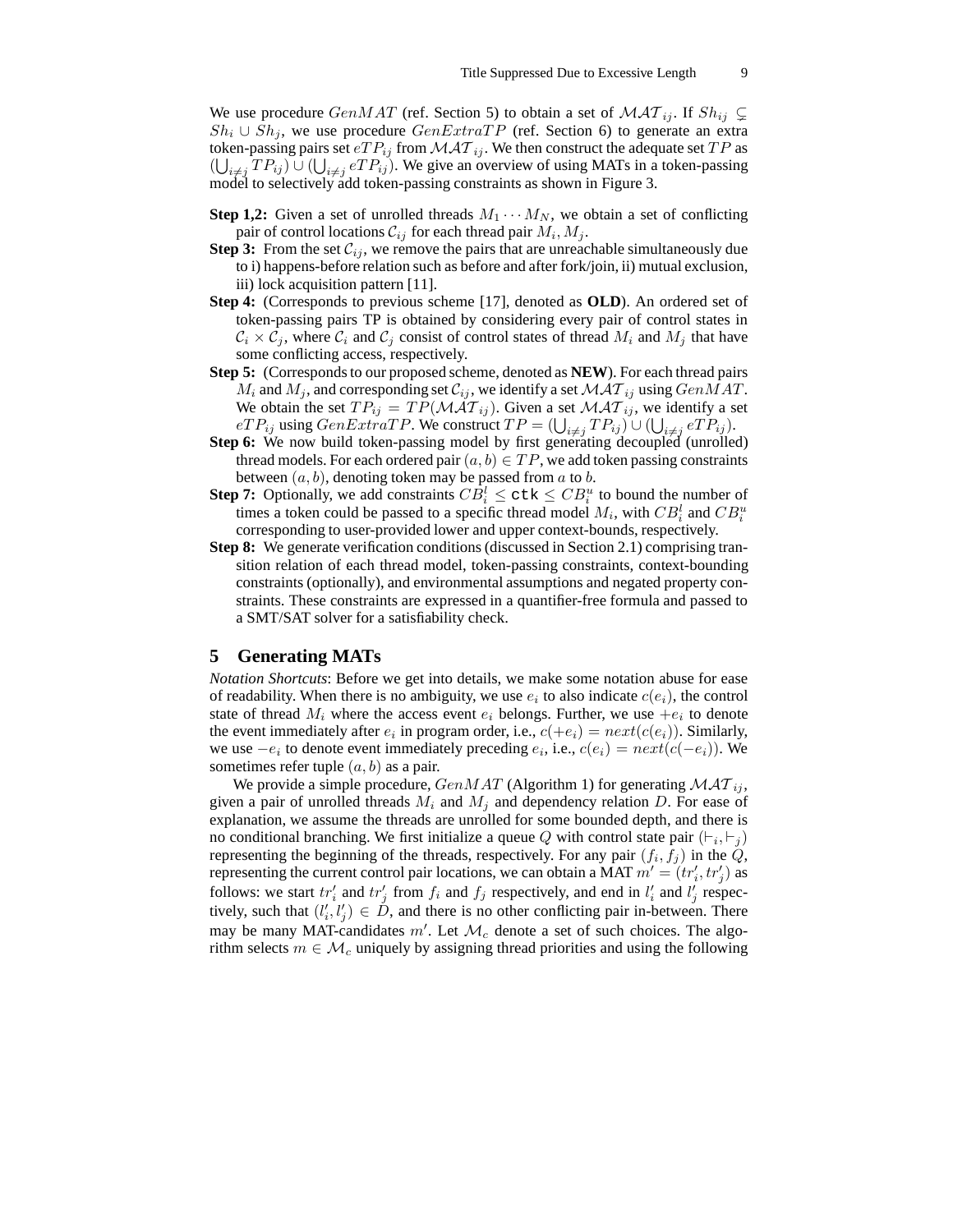selection rule. If a thread  $M_j$  is given higher priority over  $M_i$ , the algorithm prefers  $m \,=\, (tr_i \,=\, f_i \cdots l_i, tr_j \,=\, f_j \cdots l_j)$  over  $m' \,=\, (tr'_i \,=\, f_i \cdots l'_i, tr'_j \,=\, f_i \cdots l'_j)$  if  $l_j \prec_{po} l'_j$ . Note, the choice of  $M_j$  over  $M_i$  is arbitrary, but is required for the optimality result. We presented MAT selection (lines 7–9) in a declarative style for better understanding. However, algorithm finds the unique MAT using the selection rule, without constructing the set  $\mathcal{M}_c$ . We show later that  $GenMat$  can always find such a unique MAT with the chosen priority (lines 7—9).

We update  $\mathcal{MAT}_{ij}$  with m. If  $(l_i \neq \dagger)$  and  $(l_j \neq \dagger)$ , we update Q with three pairs, i.e.,  $(+l_i, +l_j), (+l_i, f_j), (f_i, +l_i)$ ; otherwise, we insert selectively as shown in the algorithm (lines 11—15).

*Example:* We present a run of  $GenMAT$  in Figure 4 for the example in Figure 1(a). We gave  $M_2$  higher priority over  $M_1$ . The table columns provide each iteration step (#I), the pair  $p \in Q \backslash Q'$  selected, the chosen  $\mathcal{MAT}_{12}$ , and the new pairs added in  $Q \backslash Q'$ (shown in bold). We add token-passing constraints (shown as directed edges) in the figure (on the right) between every ordered pair in the set  $TP(\mathcal{MAT}_{12})$ . Total number of pair-wise constraints we add is 8, much less compared with all pair-wise constraints (in Figure 1). The fork/join constraints, shown as dotted edges, provide happens-before ordering between the accesses. In the first iteration of the run, out of the two MAT candidates  $m = (1a \cdots 3a, 1b \cdots 2b)$  and  $m' = (1a, 1b \cdots 4b)$  (also shown in Figure 2(a)-(b)) GenMAT selects m, as  $M_2$  is given higher priority over  $M_1$  and  $2b \prec_{\text{pop}} 4b$ .

In the following section, we show the adequacy and optimality of the pair-wise constraints so obtained.

#### **Theorem 1** *The algorithm* GenMAT *terminates.*

*Proof.* For bounded depth, number of pair-wise accesses are bounded. As each control state pair is picked only once (line 6), the procedure terminates.  $\Box$ .



Fig. 4. Run of  $GenMAT$  on example in Figure 1(a).

#### **6 MAT-based Reduction: Optimality and Adequacy**

For ease of understanding, we first present optimality and adequacy results for a twothreaded system i.e.,  $M_i$  and  $M_j$  with  $i, j \in \{1, 2\}$ . For two-threaded system,  $Sh_{ij}$  =  $(Sh_i \cup Sh_j)$ , and as noted earlier,  $eTP_{ij} = \emptyset$ . We ignore it for now; we discuss the general case later as the proof arguments are similar.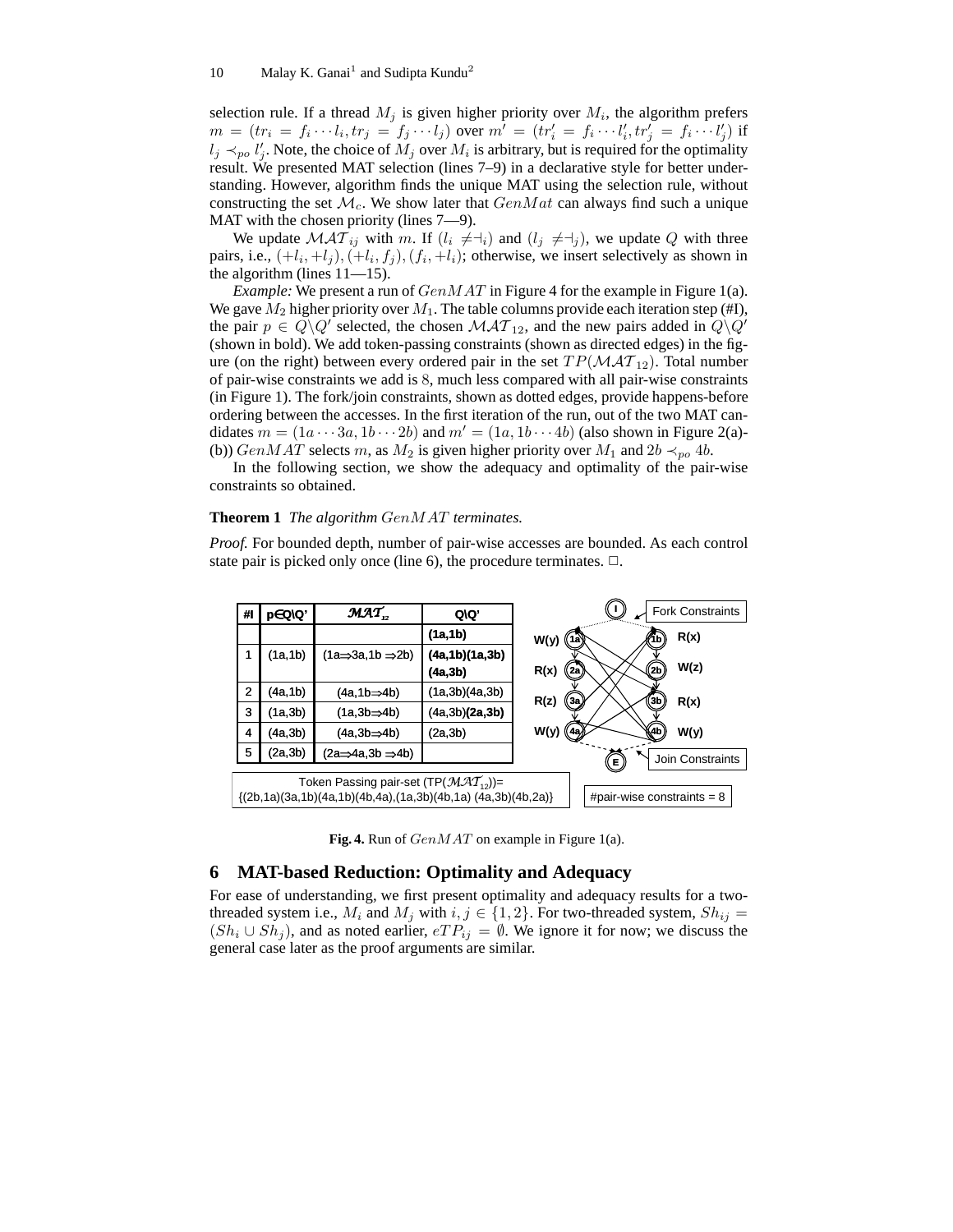**Theorem 2 (Two-threaded Optimality)** *For two-threaded system with bounded unrolling, the set*  $TP = TP(\mathcal{MAT}_{ii})$  *is optimal i.e., it does not allow two equivalent schedules.*

Algorithm 1  $GenMAT$ : Obtain a set of MATs

1: **input:** Unrolled Thread Models:  $M_i$ ,  $M_j$ ; Dependency Relation D 2: **output:**  $MAT_{ij}$ . 3:  $\mathcal{MAT}_{ij} := \emptyset; Q := \{(\vdash_i, \vdash_j)\}; Q' := \emptyset$  {Initialize Queue}; 4: while  $Q \neq Q'$  do 5: Select  $(f_i, f_j) \in Q \backslash Q'$ 6:  $Q := Q \setminus \{(f_i, f_j)\}; Q' := Q' \cup \{(f_i, f_j)\}$ 7: MAT-candidates set,  $\mathcal{M}_c = \{m' \mid m' = (tr'_i = f_i \cdots l'_i, tr'_j = f_j \cdots l'_j) \text{ is } MAT\},\$ 8: Select a MAT  $m = (tr_i = f_i \cdots l_i, tr_i = f_j \cdots l_j) \in \mathcal{M}_c$  such that 9:  $\forall_{m' \in \mathcal{M}_c, m' \neq m} l_j \prec_{po} l'_j$ , (i.e.,  $M_j$  has higher priority). 10:  $\mathcal{MAT}_{ij} := \mathcal{MAT}_{ij} \cup \{m\}$ 11: **if**  $(l_i = \dot{=}_i \land l_j = \dot{=}_j)$  **then** continue; 12: **elseif**  $(l_i = \dashv_i)$  **then**  $q := \{(f_i, \dashv l_j)\};$ 13: **elseif**  $l_j = \{ (\pm l_i, f_j) \};$ 14: **else**  $q := \{ (+l_i, +l_j), (+l_i, f_j), (f_i, +l_j) \};$ 15:  $Q := Q \cup q;$ 16: **end while** 17: **return** MAT

**Lemma 1.** *If*  $(a_i, a_j) \in TP(\mathcal{MAT}_{ij})$ *, then*  $\exists m = (a'_i \cdots a_i, a_j \cdots a'_j) \in \mathcal{MAT}_{ij}$ where  $\vdash_i \preceq_{po} a'_i \preceq_{po} a_i$  and  $a_j \preceq_{po} a'_j \preceq_{po} \exists_j$ .

**Lemma 2.** *From a given pair*  $(f_i, f_j) \in Q$ , given possible MAT candidates  $m_1 =$  $(f_i \cdots e_i, f_j \cdots e_j)$  or  $m_2 = (f_i \cdots e'_i, f_j \cdots e'_j)$ ,  $GenMAT$  selects only one of them, i.e., either  $m_1 \in {\mathcal{MAT}}_{ij}$  or  $m_2 \in {\mathcal{MAT}}_{ij}$ , but not both. Further, if the thread  $M_i$  is given higher priority than  $M_j$ ,  $m_1$  is selected if  $(e_i\prec_{po}e'_i)$ , otherwise  $m_2$  is selected.

**Optimality Proof**. We show the optimality by arguing the contrapositive holds, i.e., if two schedules allowed by  $TP(\mathcal{MAT}_{ij})$  are equivalent, then they are same. We explain our proof steps using the Figure 5(a). Consider two equivalent schedules, i.e.,  $\sigma_1 \simeq \sigma_2$ . We assume that the necessary interleaving pairs for the two schedules be captured by the MAT set, i.e.,  $CSP(\sigma_1) \subseteq TP(\mathcal{MAT}_{ij})$ , and  $CSP(\sigma_2) \subseteq TP(\mathcal{MAT}_{ij})$ . We show  $\sigma_1 = \sigma_2$  by contradiction.

Assume  $\sigma_1 \neq \sigma_2$ , i.e.,  $CSP(\sigma_1) \neq CSP(\sigma_2)$ . Wlog, let  $\sigma_1 = w_i^1 \cdot w_j^1 \cdots w_i^k$ .  $w_j^k\cdots w_i^n\cdot w_j^n$  and  $\sigma_2=v_i^1\cdot v_j^1\cdots v_i^k\cdot v_j^k\cdots v_i^n\cdot v_j^n,$  a sequence of words,  $w_i^k,v_i^k\in \Sigma_i^*,$  $w_j^k, v_j^k \in \Sigma_j^*, 1 \leq k \leq n$ . (Note, if the words do not align, we pick the schedule with fewer words, say  $\sigma_1$ , and prefix it with empty words corresponding to each thread.) Starting from the end, let the difference first show up at the  $k^{th}$  word, i.e.,  $w_j^k \neq v_j^k$ , and  $\forall t \ k < t \leq n, w_i^t = v_i^t, w_j^t = v_j^t$ .

Let  $w_j^k = f_j^k \cdots l_j^k$  and  $v_j^k = f_j^{k'}$  $j^{k'} \cdots l_j^k$ . Note, both words end with the same access event because the interleaving pairs matches till that point. Wlog, we assume  $f_j^{k'} \prec_{po}$  $f_j^k$ . Similarly, we have  $w_i^k = f_i^k \cdots l_i^k$ , and  $v_i^k = f_i^{k'}$  $i_k^{k'} \cdots l_i^k$ . Note,  $l_i^k$  immediately precedes (in program order)  $w_i^{k+1}$ , i.e.,  $l_i^k = -w_i^{k+1}[1]$  (Recall,  $w[1]$  denotes the first event in word  $w$ ).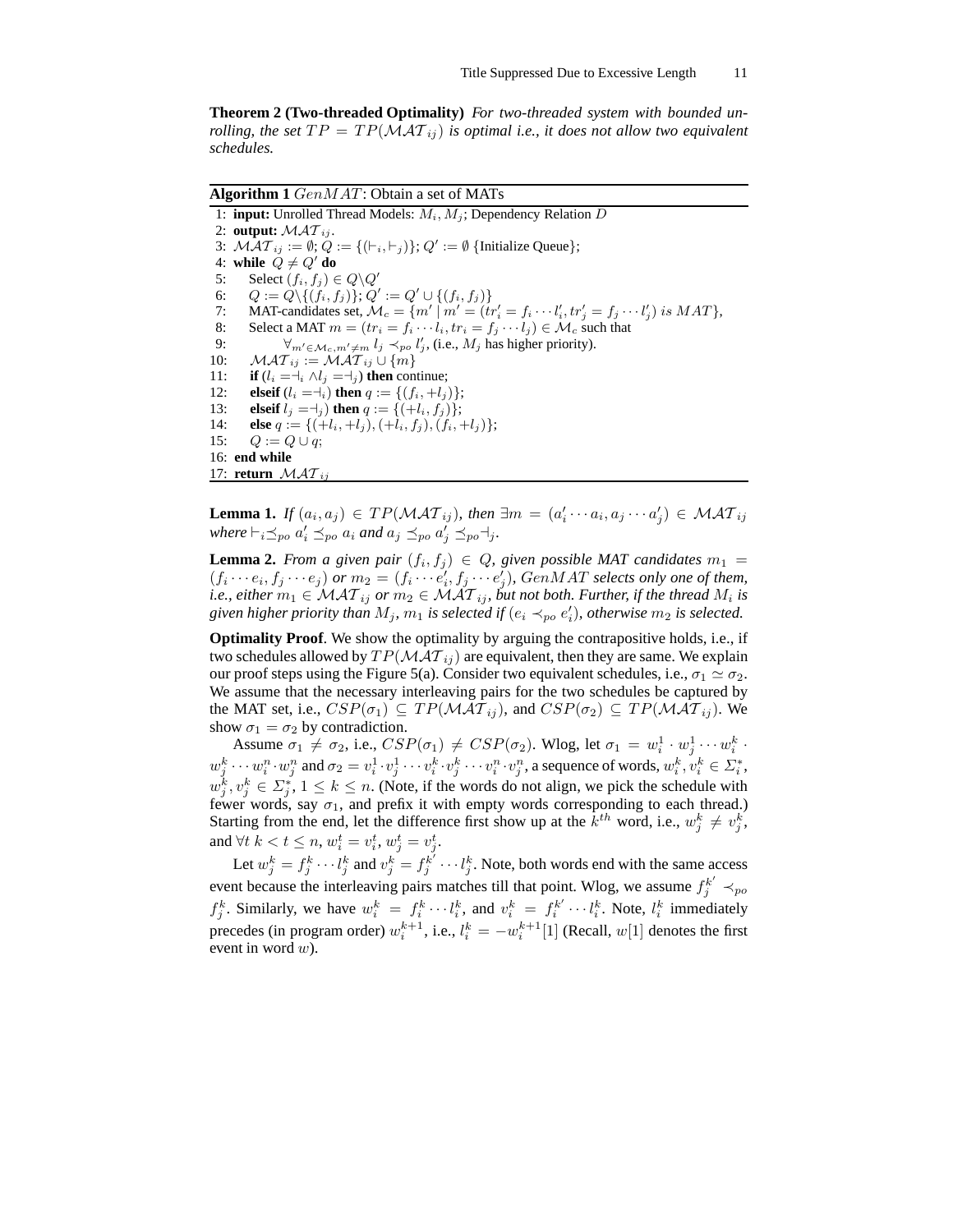If  $k = 1$ , we get a trivial contradiction as  $w_i^2 = v_i^2$  implies  $w_i^1 = v_i^1$ . Therefore, we only need to consider  $k > 1$ . Further, as  $w_j^{k+1} = v_j^{k+1}$ , we have  $|v_j^k| \neq 0$  implies  $|w_j^k| \neq 0$  (Note,  $|v_j^k| \neq 0$  implies  $\vdash_j \preceq_{po} -v_j^{k+1}[1]$ , which implies  $\vdash_j \preceq_{po} -w_j^{k+1}[1]$ , which implies  $|w_j^k| \neq 0$ ). Similarly, as  $w_i^{k+1} = v_i^{k+1}$ ,  $|v_i^k| \neq 0$  implies  $|w_i^k| \neq 0$ . As  $\sigma_1$  is a schedule prefixed with empty words,  $|w_j^k| \neq 0$  implies  $|v_j^k| \neq 0$ , and  $|w_i^k| \neq 0$ implies  $|v_i^k| \neq 0$ . Thus, we only need to consider  $|v_j^k| \neq 0$  where  $k > 1$ .

**Claim 1:**  $\exists p_j^k$   $f_j^{k'} \prec_{po} f_j^k \preceq_{po} p_j^k \preceq_{po} l_j^k$ , s.t.  $(l_i^k, p_j^k) \in D$ .

As  $(l_i^k, f_j^{k^\prime})$  $\overline{f}_j^{(k^\prime)}\in TP(\mathcal{MAT}_{ij}), \exists m_1=(b_i^k\cdots l_i^k,f_j^{k^\prime})$  $\{p_j^{k'}\cdots p_j^{k}\}\in\mathcal{MAT}_{ij}$  with  $(l_i^k,p_j^k)\in\mathcal{N}$ D,  $b_i^k \preceq_{po} l_i^k$  and  $f_j^{k'} \preceq_{po} p_j^k$  (as per lemma 1).

Further,  $f_j^k \preceq_{po} p_j^k$ . If not, i.e.,  $p_j^k \prec_{po} f_j^k$ , then  $p_j^k \prec_{\sigma_1} l_i^k$ , and  $l_i^k \prec_{\sigma_2} p_j^k$ . Since,  $(l_i^k, p_j^k) \in D$ , we get  $\sigma_1 \not\simeq \sigma_2$  (contradicting our assumption).

**Claim 2:**  $\forall f \ f_j^{k'} \preceq_{po} f \preceq l_j^{k-1} (= -f_j^k)$ , and  $\forall e \ f_i^k \preceq_{po} e \preceq_{po} l_i^k$  s.t.  $(f, e) \notin D$ .

For such f and e, we have  $f \prec_{\sigma_1}^{\cdot} e$  and  $e \prec_{\sigma_2}^{\cdot} f$ . Since  $\sigma_1 \simeq \sigma_2$ , the claim  $(f, e) \notin D$  follows.

**Claim 3:** ∃  $f'$   $l_i^k$   $\prec_{po}$   $f'$  s.t.  $(f', l_j^{k-1}) \in D$ .

Since  $(l_j^{k-1}, f_i^k) \in TP(\mathcal{MAT}_{ij}), \exists m_2 = (f_i^k \cdots f', f \cdots l_j^{k-1}) \in \mathcal{MAT}_{ij}$  (as per lemma 1). Thus,  $(f', l_j^{k-1}) \in D$ . Using claim 2, we have  $l_i^k \prec_{po} f'$  as well. **Claim 4:**  $\neg((l_j^{k-1}, f_i^k) \in TP(\mathcal{MAT}_{ij}) \wedge (l_i^k, f_j^{k'})$ 

 $j^{(k')}_j \in TP(\mathcal{MAT}_{ij})),$  i.e.,  $\neg(m_1 \in$  $\mathcal{MAT}_{ij} \wedge m_2 \in \mathcal{MAT}_{ij}$ .

Note,  $b_i^k$ ,  $f_i^k \preceq_{po} l_i^k \preceq_{po} f'$ , and  $f, f_j^{k'} \preceq_{po} l_j^{k-1} \preceq_{po} p_j^k$ . Applying lemma 2, following holds: with  $M_i$  higher priority,  $m_2$  will not be chosen as  $l_i^k \prec_{po} f'$ , and with  $M_j$  higher priority,  $m_1$  will not be chosen as  $l_j^{k-1} \prec_{po} p_j^k$ . Thus, the claim follows.  $\Box$ 

**Theorem 3 (Two-threaded Adequacy)** *For two-threaded system with bounded unrolling, the set*  $TP = TP(\mathcal{MAT}_{ii})$  *is adequate.* 

*Proof Sketch:* Equivalently, we claim that the token-passing constraints added between every pairs in  $TP(\mathcal{MAT}_{ii})$  adequately captures all sequentially consistent schedules. In the first step, we construct a procedure *GenEqv* (algorithm 2) to obtain an equivalent schedule  $\sigma' \simeq \sigma$ , which is also a unique representative of the equivalence class. Second, we use that equivalent schedule  $\sigma'$  to show  $CSP(\sigma') \subseteq TP(\mathcal{MAT}_{ij}).$ 

*Example*: Given a schedule  $\sigma$  shown in Figure 6(a), we obtain equivalent schedules  $\sigma'$ and  $\sigma_e$  by right moving (shown as dotted edges) the last access of a word that does not conflict with the adjacent right word. Note, we use  $(1a: W(y))$  to denote a write access on variable  $y$  at control state 1 $a$ , and similarly, the rest are denoted.

We give the proof details later, but first present required lemmas whose proofs follow from the construction of *GenEqv* and *GenMAT* (refer Appendix A for details).

**Lemma 3.**  $\sigma_e = GenEqv(\sigma) \simeq \sigma$ . Further, for  $\sigma_e = v_i^1 \cdot v_j^1 \cdot v_i^n \cdot v_j^n$ , the last event of *a non-empty word is dependent on some access in the right adjacent non-empty word.*

**Lemma 4.** For some  $k < n$ , if  $|v_i^k| = 0$ ,  $|v_i^{k+1}| \neq 0$ , then for  $1 \leq t \leq k$ ,  $|v_i^t| = 0$ , *and for*  $k < h \le n$ ,  $|v_i^h| \ne 0$ . In other words,  $\sigma_e$  can have prefix of empty words, but *remaining ones are non-empty.*

**Lemma 5.** *Procedure GenEqv always terminates.*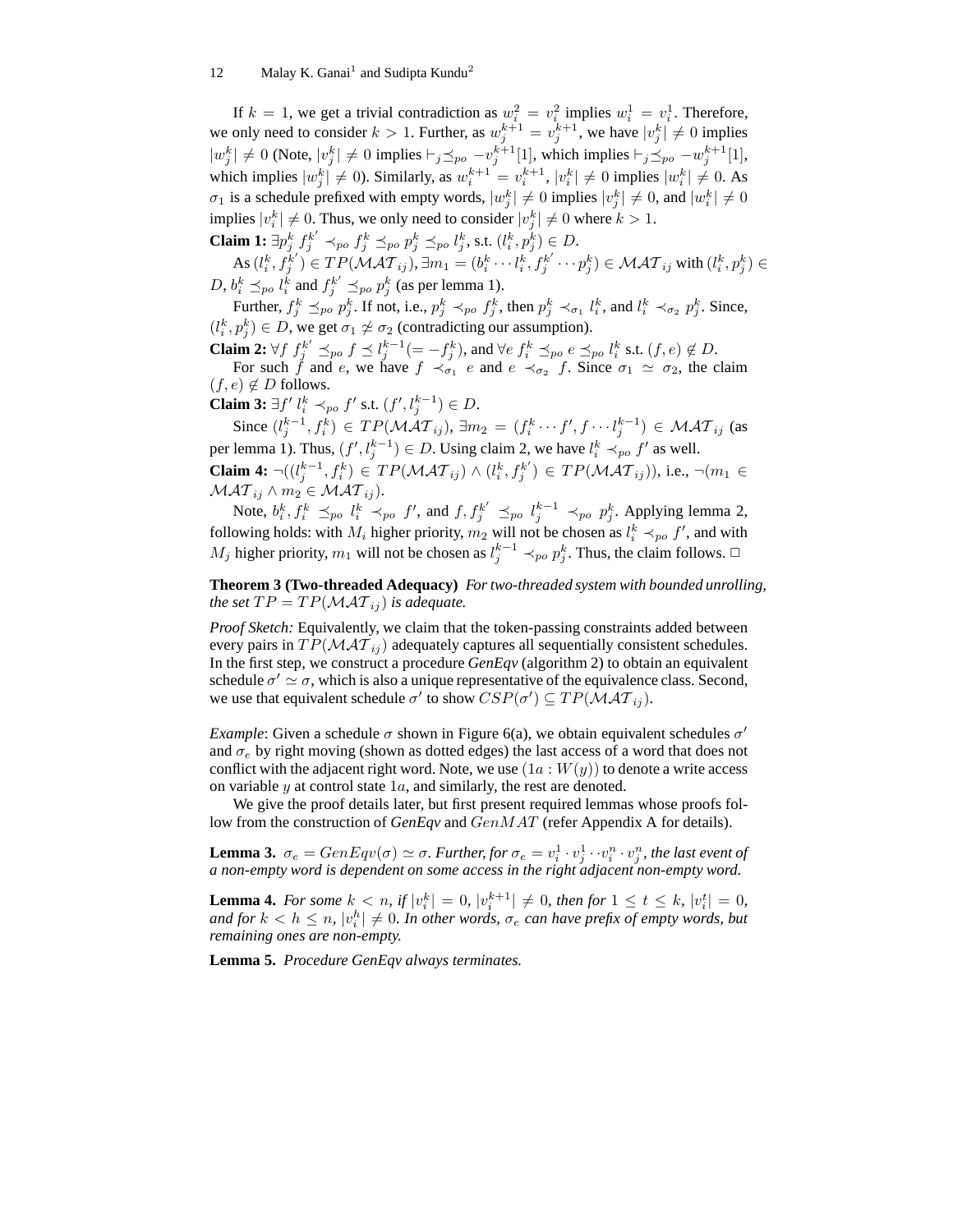

**Fig. 5.** (a) Optimality claim:  $\sigma_1 \simeq \sigma_2 \Rightarrow \sigma_1 = \sigma_2$  (b) Adequacy claim: CSP( $\sigma_1$ )  $\subseteq TP(\mathcal{MAT}_{ij})$ . **Lemma 6.** *If*  $(f_i \cdots e_i, f_j \cdots e_j) \in \mathcal{MAT}_{ij}$ , then (1)  $(e_i, e_j) \in D$ , (2)  $(f_i, f_j) \in Q$ , *(2)* if  $e_i \neq \dashv_i$ ,  $(+e_i, f_j) \in Q$  *(4)* if  $e_j \neq \dashv_j$ ,  $(f_i, +e_j) \in Q$  *(5)* if  $e_i \neq \dashv_i \land (e_j \neq \dashv_j)$ ,  $(+e_i, +e_j) \in Q$  (6)  $(e_i, f_j), (e_j, f_i) \in TP(\mathcal{MAT}_{ij}).$ 

**Lemma 7.** For every pair  $(f_i, f_j) \in Q$ , there is a MAT candidate,  $m = (f_i \cdots e_i, f_j \cdots e_j)$ , where  $(e_i, e_j) \in D$ , and  $f_i \preceq_{po} e_i$ , and  $f_j \preceq_{po} e_j$ .

**Lemma 8.** *Given a pair*  $(f_i, f_j) \in Q$ , and a reachable pair  $(e_i, e_j) \in D$  there exists a  $MAT(f'_i \cdots e_i, f'_j \cdots e_j) \in \tilde{MAT}_{ij}$ , where  $f_i \preceq_{po} f'_i \preceq_{po} e_i$ ,  $f_j \preceq_{po} f'_j \preceq_{po} e_j$  and  $(f'_{i}, f'_{j}) \in Q.$ 

**Lemma 9.** *Given a pair*  $(f_i, f_j) \in Q$ , and a reachable pair  $(e_i, e_j) \in D$ , then (a)  $(e_i,f_j)\in TP(\mathcal{MAT}_{ij})$  if  $M_i$  is given higher priority. (b)  $(e_j,f_i)\in TP(\mathcal{MAT}_{ij})$  if M<sup>j</sup> *is given higher priority.*

**Adequacy Proof.** We explain our proof using the Figure 5(b). We first obtain an equivalent schedule  $\sigma_e = GenEqv(\sigma)$  such that  $\sigma_e = v_i^1 \cdot v_j^1 \cdots v_i^n \cdot v_j^n$ . We remove the

**Algorithm 2** GenEqv: Obtain an equivalent schedule

1: **input:** A sequence of words,  $\sigma = w_i^1 \cdot w_j^1 \cdot w_i^n \cdot w_j^n$ ,  $w_i^k \in \Sigma_i^*$ ,  $w_j^k \in \Sigma_j^*$ ,  $1 \le k \le n$ .

2: **output:**  $\sigma_e(\simeq \sigma)$ .

3: **repeat**

4: Do one of the following, A or B

- 5: **A** Right move the last access event  $l_i^k$  of the word  $w_i^k$  ( $k \leq n$ ) to the beginning of the word  $w_i^{k+1}$  if  $l_i^k$  is either independent of all events in  $w_j^k$  or  $|w_j^k| = 0$
- 6: **B** Right move the last access event  $l_j^k$  of  $w_j^k$  ( $k < n$ ) to the beginning of the word  $w_j^{k+1}$  if  $l_j^k$  is independent of all events in  $w_i^{k+1}$  or  $|w_i^{k+1}| = 0$ .
- 7: **until** neither A nor B occurred

8: **return**  $\sigma_e$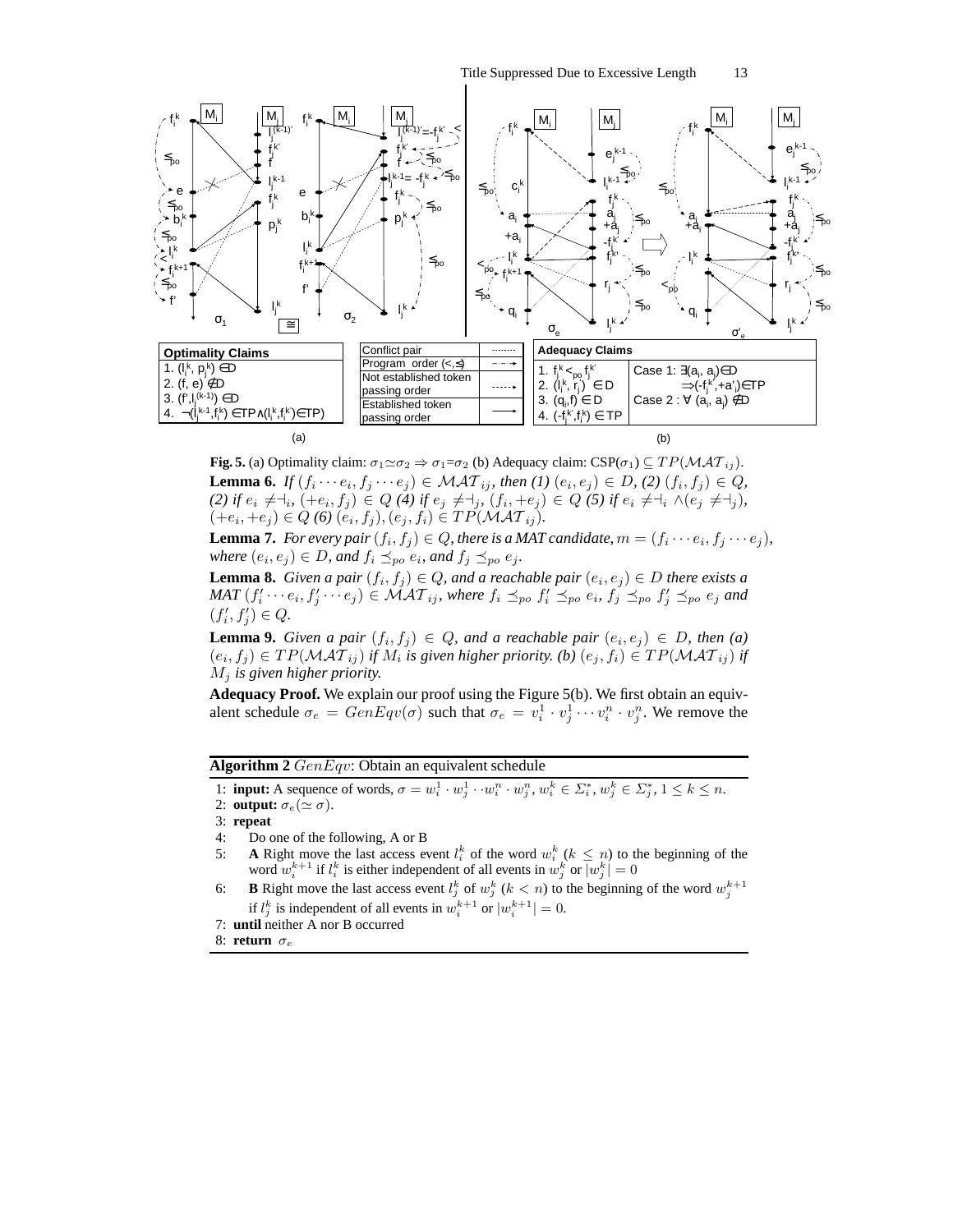prefix empty words, and assume that  $|v_i^1| \neq 0.$  Using lemma 4, we have  $v_i^k \neq 0, v_j^k \neq 0$ for  $1 \leq k \leq n$ . Assume that all interleaving pairs up to  $k^{th}$  word are captured in the set  $TP(\mathcal{MAT}_{ij})$ , i.e.,  $\forall t \ k < t \leq n$ , we have  $(l_i^t, f_j^t) \in TP(\mathcal{MAT}_{12})$  and  $\forall h$  $k \leq h < n$ , we have  $(l_j^h, f_i^{h+1}) \in TP(\mathcal{MAT}_{12})$ . Let  $(l_i^k, f_j^k) \notin TP(\mathcal{MAT}_{ij})$ , but  $(l_i^k, f_j^{k'} )$  $f_j^{k'}) \in TP(\mathcal{MAT}_{ij}), f_j^k \neq f_j^{k'}$  $_{j}^{\prime}$  .

**Claim 1:**  $f_j^k \prec_{po} f_j^{k'}$  $j^{k'}$ . Also, thread  $M_j$  is given higher priority over  $M_i$  in selecting MAT.

From the lemma 3, we have  $(a_i^{k'}\)$  $s_i^{k'}, -f_j^{k} \in D$ , were  $f_i^{k} \preceq_{po} a_i^{k'} \preceq_{po} l_i^{k}$ . From the lemma 6-8, we have  $\exists a_i \ a_i \preceq_{po} a_i^{k'}$  $i^{k'}$  s.t.  $(a_i, f_j^k) \in Q$  If we give  $M_i$  higher priority, we have  $(l_i^k, f_j^k) \in TP(\mathcal{MAT}_{ij})$ , with  $(a_i, f_j^k) \in Q$ , and  $(l_i^k, r_j^k) \in D$  (using lemma 6, 9). This contradicts our assumption  $(l_i^k, f_j^k) \notin TP(\mathcal{MAT}_{ij})$ . Thus, we can not give  $M_i$  higher priority. Since  $f_j^k \neq f_j^{k'}$  $j^k'$ , the claim  $f_j^k \prec_{po} f_j^{k'}$  $j^{k'}$  follows.

**Claim 2:**  $\exists r_j \ \forall a_j \ f_j^k \preceq_{po} a_j \prec_{po} r_j \preceq_{po} l_j^k$  s.t.  $(l_i^k, r_j) \in D$  and  $(l_i^k, a_j) \notin D$ . From the lemma 3, we clearly have  $f_j^k \leq_{po} r_j$ . From claim 1, we have  $f_j^k \prec_{po} r_j$ .

**Claim 3:**  $\exists f \ f_j^k \preceq_{po} f \prec_{po} f_j^{k'}$  $j^{k'}$ ,  $\exists q_i \; l_i^k \prec_{po} q_i$ , s.t.  $(q_i, f) \in D$ .

If not true, then we move to the  $(k-1)$ <sup>th</sup> word, as the schedules are equivalent up to  $k^{th}$  word.

**Claim 4:**  $\left(-f_i^{k'}\right)$  $f_i^{k'}, f_i^{k}) \in TP(\mathcal{MAT}_{ij}).$ 

We have  $f_i^k \prec_{po} q_i$  (from claim 3), and  $f_j^k \preceq_{po} -f_j^{k'}$  $j^{k'}$  (from claim 1). Using lemma 3,  $\exists e_j^{k-1} e_j^{k-1} \prec_{po} f_j^k$  s.t.  $(-f_i^k, e_j^{k-1}) \in D$ . From  $(f_i^k, +e_j^{k-1}) \in Q$  (lemma 6), with  $M_j$  higher priority (claim 1), the claim  $(-f_j^{k'}, f_i^k) \in TP(\mathcal{MAT}_{ij})$  holds (using lemma 9).

**Case Scenario 1**:  $f_i^k \cdots l_i^k$  conflicts with  $f_j^k \cdots - f_j^k$  $_{j}^{\prime k^{\prime}}.$ 

Since  $(l_i^k, -f_j^{k'} )$  $j^{(k')}\not\in D$  (claim 2), there  $\exists (a_i^k,a_j^k)\in D,$  such that  $+a_i^k\cdots l_i^k$  does not conflict with  $+a_j^{\vec{k}} \cdots - f_j^{\vec{k'}}$  $j<sup>k'</sup>$ , where  $f<sup>k</sup>$  ≺<sub>po</sub>  $a<sup>k</sup>$  ≺<sub>po</sub>  $l<sup>k</sup>$  and  $f<sup>k</sup>$  ≾<sub>po</sub>  $a<sup>k</sup>$  ≺<sub>po</sub>  $-f<sup>k'</sup>$  $j^{k'}$ . Note, we have  $(+a_i^k, +a_i^k) \in Q$  (lemma 6). Since  $(q_i, -f_i^{k'}) \in D$  (claim 3), and with  $M_j$  $i, \pm a_j$ )  $\in Q$  (ieining 0). Since  $(q_i, -j_j)$ higher priority (claim 1),  $(-f_i^{k'}\)$  $\{f^{k'}_j, +a^k_i) \in TP(\mathcal{MAT}_{ij})$  (lemma 9).

We rearrange the schedule  $\sigma_e$  (as shown in Figure 5(a)) to obtain an equivalent  $\sigma'_e = v_i^1 \cdot v_j^1 \cdots v_j^{k-1} \cdot v'_i \cdot v'_j \cdot v''_i \cdot v''_j \cdot v_j^{k+1} \cdot v_j^{k+1} \cdots v_i^n \cdot v_j^n$  where  $v'_i = \hat{f}_i^k \cdots a_i^k$ and  $v'_j = f_j^{\vec{k}} \cdots - f_j^{\vec{k}'}$  $y''_j$ , and  $v''_i = +a_i^k \cdots l_i^k$ , and  $v''_j = f_j^{k'}$  $j^{k'} \cdots l_j^k$ . Note,  $(-f_j^{k'} )$  $j^{k'},+a_i^k) \in$  $TP(\mathcal{MAT}_{ij})$  (by above argument) and  $(l_i^k, f_j^{k'})$  $j_j^{(k')} \in TP(\mathcal{MAT}_{ij})$  (by assumption). For the subsequence of  $\sigma'_e$ ,  $v'_j\cdot v''_i\cdot v''_j\cdot v^{k+1}_j\cdot v^{(k+1)}_j\cdots v^n_i\cdot v^n_j$ , we have established that all the interleaving pairs are captured in the set  $TP(\mathcal{MAT}_{ij})$ . We then obtain a prefix subsequence  $\sigma'_{es} = v_i^1 \cdot v_j^1 \cdots v_j^{k-1} \cdot v_i' \cdot v_j' \cdot v_i''$ . Note, the last access of  $v_i'$ , i.e., may not have conflict with  $v'_j$ , but  $v'_i$  and  $v'_j$  are in conflict (case assumption). Therefore, we  $\sum_{i=1}^{\infty}$  out  $v'$  and  $v'$ obtain  $\sigma'_{ese} = GenEqv(\sigma'_{es})$ , and then reapply our above arguments on  $\sigma'_{e}$ . **Case Scenario 2**:  $f_i^k \cdots l_i^k$  does not conflict with  $f_j^k \cdots - f_j^k$  $_{j}^{k^{\prime}}.$ 

We have  $(-f_i^{k'}\)$  $\{f_j^{k'}, f_j^{k}\} \in TP(\mathcal{MAT}_{ij})$  (claim 4) and  $(l_i^k, f_j^{k'})$  $j^{(k')}_j \in TP(\mathcal{MAT}_{ij})$  (by assumption). We rearrange the schedule  $\sigma_e$  to obtain an equivalent  $\sigma'_e = v_i^1 \cdot v_j^1 \cdots v_j^{k-1}$ .  $v'_j \cdot v'_i \cdot v_i^{k+1} \cdot v_j^{k+1} \cdots v_i^n \cdot v_j^n$  where  $v'_j = f_j^k \cdots - f_j^{k'}$  $j'$ , and  $v'_i = f_i^k \cdots l_i^k$ . We apply our above arguments on the subsequence of  $\sigma_{es}^t = v_i^1 \cdot v_j^1 \cdots v_j^{k-1}$ .  $\Box$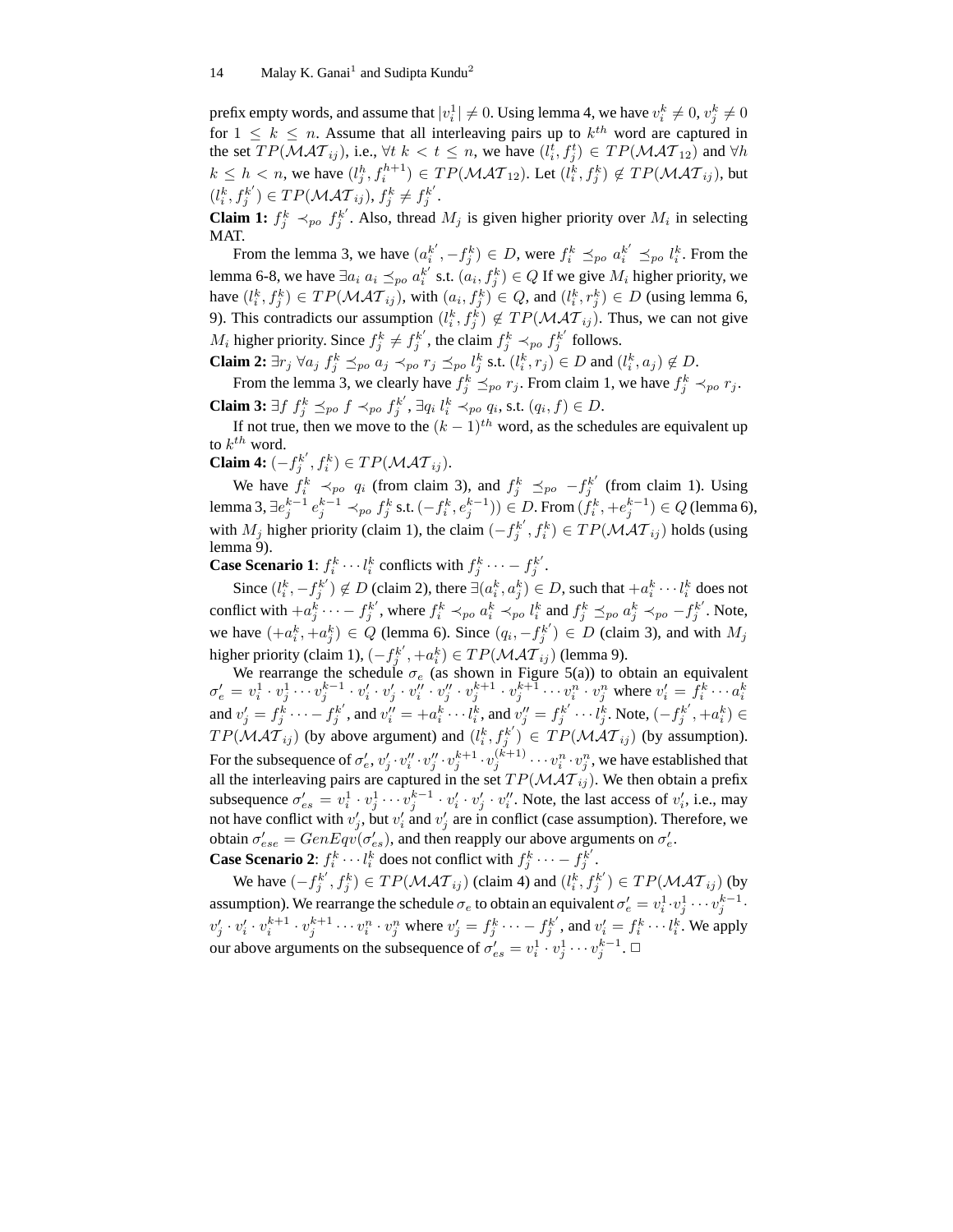*Example:* We show a run of the adequacy proof in Figure 6(b) on a schedule  $\sigma$  shown in Figure 6(a). We first apply procedure  $GenEqv$  to obtain  $\sigma_e$ . The solid edges show the token passing pairs in  $TP(\mathcal{MAT}_{12})$ . Starting from left on  $\sigma_e$ , we find that the control state pair  $(4b, 2a) \in TP(\mathcal{MAT}_12)$ , but  $(1a, 1b) \notin TP(\mathcal{MAT}_12)$ . As  $1a : W(y)$  not in conflict with  $1b : R(x) \cdots - 4b : W(y)$ , we apply the Case Scenario 2, and rearrange the schedule as shown in  $\sigma'_{e}$  by right moving access  $1a: W(y)$  after  $2b: W(z)$ . Note,  $(2b, 1a) \in TP(\mathcal{MAT}_{12}),$  as  $(2b : W(z), 3a : R(z)) \in D.$ 



Fig. 6. (a) Equivalent sched.  $\sigma$ ,  $\sigma'$ ,  $\sigma_e$  at each step of GenEqv. (b) Run of adequacy proof.

#### **6.1 Optimality and Adequacy for Multi-threaded System**

For a thread pair  $M_i, M_j$  if  $Sh_{ij} \subsetneq (Sh_i \cup Sh_j)$  holds, then the set  $\bigcup_{i \neq j} TP_{ij}$  is not adequate. This can happen for a schedule if a token passes from  $M_i$  or  $M_j$  to a conflicting access in another thread  $k \neq i, j$  on a shared variable  $v \in (Sh_i \cup Sh_j) \backslash Sh_i$ . We illustrate it with the following example.

*Example:* Consider a three-threaded system with threads  $M_a$ ,  $M_b$  and  $M_c$  communicating with shared variables  $x, y$ , and  $z$  as shown in Figure 7(a), and the corresponding pair-wise token-passing sets  $TP_{ab}$ ,  $TP_{bc}$ , and  $TP_{ac}$  computed using  $GenMAT$  procedure. Consider a schedule  $\sigma$  as shown in the figure. One can obtain an equivalent schedule  $\sigma_e$  by performing right moves. (The procedure  $GenEqv$  can be modified to obtain  $\sigma_e$  for general case.) One can verify that the schedule  $\sigma_e$  can not be captured by the computed sets due to missing token-passing pairs such as  $(3a, 2b)$ . This non-adequacy arise from the following observation: As  $y \notin Sh_{ab}$ , the procedure  $GenMAT$  ignores any interference on such variables by the thread  $M_c$ , while considering threads  $M_a$  and  $M_b$ . Therefore, the token passing pair  $(3a, 2b)$  is not added in  $TP_{ab}$  while considering the MAT  $(2a \Rightarrow 3a, 1b \Rightarrow 3b)$ , although  $(1b, 1c)$  is added in  $TP_{bc}$  as  $y \in Sh_{bc}$ .

To overcome that scenario, we propose the following construction  $GenExtractP$ that uses  $\mathcal{MAT}_{ij}$  to generate  $eTP_{ij}$  by adding token-passing pairs for such cases.

$$
eTP_{ij} = \{(l_i, +m_j), (l_j, +m_i)| (f_i \Rightarrow l_i, f_j \Rightarrow l_j) \in \mathcal{MAT}_{ij},
$$
  
\n
$$
(f_i \preceq m_i \prec l_i) \land \exists_{k \neq j} c_k.(m_i, c_k) \in TP_{ik} \land \neg \exists c_j.(m_i, c_j) \in TP_{ij},
$$
  
\n
$$
(f_j \preceq m_j \prec l_j) \land \exists_{k \neq i} c_k.(m_j, c_k) \in TP_{jk} \land \neg \exists c_i.(m_j, c_i) \in TP_{ij}\}
$$

For the example, we need additional 9 token-passing pairs with a total of 27 such pairs for adequacy, as compared to  $54$  ( $=3*18$ ) in all pair-wise approach [17]. Following result shows that the set is optimal as well.

**Theorem 4 (Optimality and Adequacy)** For a multi-threaded system, the set  $(\bigcup_{i \neq j} TP_{ij}) \cup$  $(\bigcup_{i \neq j} eTP_{ij})$  is both adequate and optimal.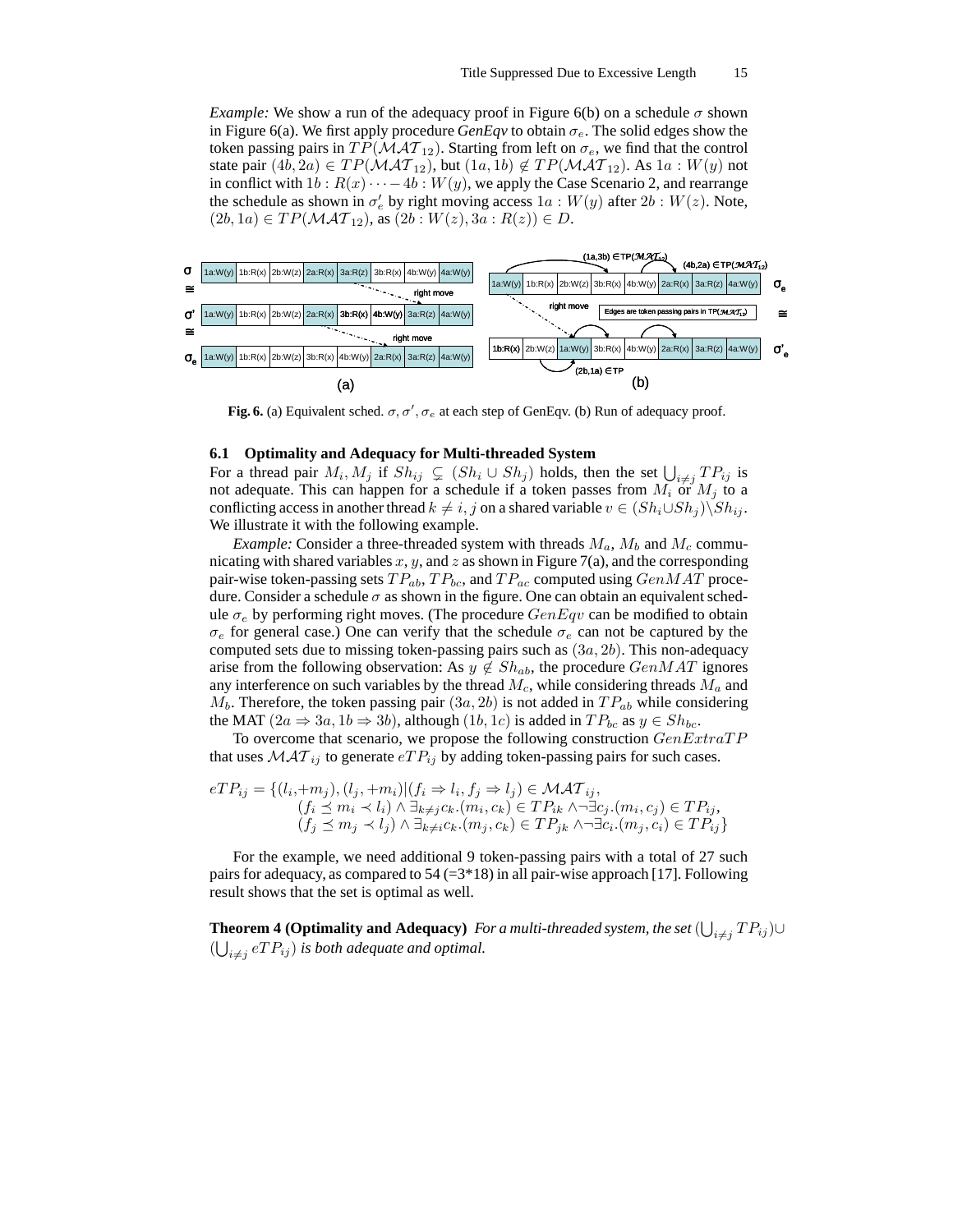

**Fig. 7.** (a) Adequacy for a 3-thread example, (b) Example used in the proof.

*Proof sketch*: The proof arguments are similar to that used in proving Theorems 2 and 3. We provide a proof sketch here.

*Adequacy*. Consider  $(\bigcup_{i \neq j} eTP_{ij}) = \emptyset$ . We claim that for every  $c_i$  such that  $(m_j, c_i) \in$  $TP_{ij}$ , there exists  $l_i$  such that  $c_i \preceq_{po} l_i$ , and  $(l_i, +m_j) \in TP_{ij}$ .

Consider  $(\bigcup_{i\neq j}eTP_{ij})\neq\emptyset$ , i.e.,  $\exists_{i\neq j}Sh_{ij}\subsetneq (Sh_i\cup Sh_j).$  Consider a MAT  $(f_i\Rightarrow$  $(l_i, f_j \Rightarrow l_j) \in \mathcal{MAT}_{ij}$  (shown in Figure 7(b)) with  $(m_j, c_k) \in TP_{ik}$  for some  $k \neq j$ and  $f_j \preceq m_j \prec l_j$ . By construction of  $GenExtraTP$  procedure,  $(l_i, +m_j) \in eTP_{ij}$ . In other words, if a token leaves at  $m_j$ , it comes back from thread  $M_i$  at  $+m_j$ .

We then proceed the proof as follows: Given any schedule  $\sigma$ , we first obtain an equivalent schedule  $\sigma_e$  by right moving the last access until a fix point (similar to  $GenEqv$  procedure). Then using the argument similar to proving Theorem 3, we show that  $CSP(\sigma_e) \in (\bigcup_{i \neq j} eTP_{ij}) \cup \bigcup_{i \neq j} TP_{ij}).$ 

*Optimality*. Given two equivalent schedules  $\sigma_1$  and  $\sigma_2$ , if  $CSP(\sigma_1), CSP(\sigma_2) \subseteq (\bigcup_{i \neq j} TP_{ij}),$ we show the optimality by applying Theorem 2 on consecutive words in the schedules. Otherwise, w.l.o.g assume  $(l_i, +m_j) \in CSP(\sigma_1)$  with  $(l_i, +m_j) \in eTP_{ij}$  (Figure 7(b)). We claim that the token passing path from  $m_j$  to  $l_i$  (through some other thread(s)) necessarily contains the pair  $(m_i, a_k) \in D$  with  $m_i \prec a_k$ . We then show that  $(l_i, +m_j) \in CSP(\sigma_2)$ . Thereby, we show that  $\sigma_1 = \sigma_2$ .

## **7 Experiments and Results**

We implemented our approach in a token-based modeling framework (similar to [17]) (Figure 3), and used the SMT solver Yices-1.0.13 [26]. We conducted our experiments on a linux box with Intel dual core CPU at 2.0 GHz with 1GB RAM running Ubuntu Linux 8.04, using a 1800 secs time limit. We also integrated context-bounding [23] by bounding the clock vector variable ctk. (Recall, such a variable is used to record the number of times the token is exchanged, i.e., number of context-switches).

In our experiments, we automatically checked several three-threaded benchmarks of varied complexity with respect to the number of shared variable accesses. The property constraints correspond to assertion violations. All benchmarks are checked at a depth  $D$  equal to the longest path in the program (as it is unrolled). We used standard lockset analysis and inferred happens-before relation from fork/join constraints to reduce the size of  $\mathcal{C}_{ij}$ .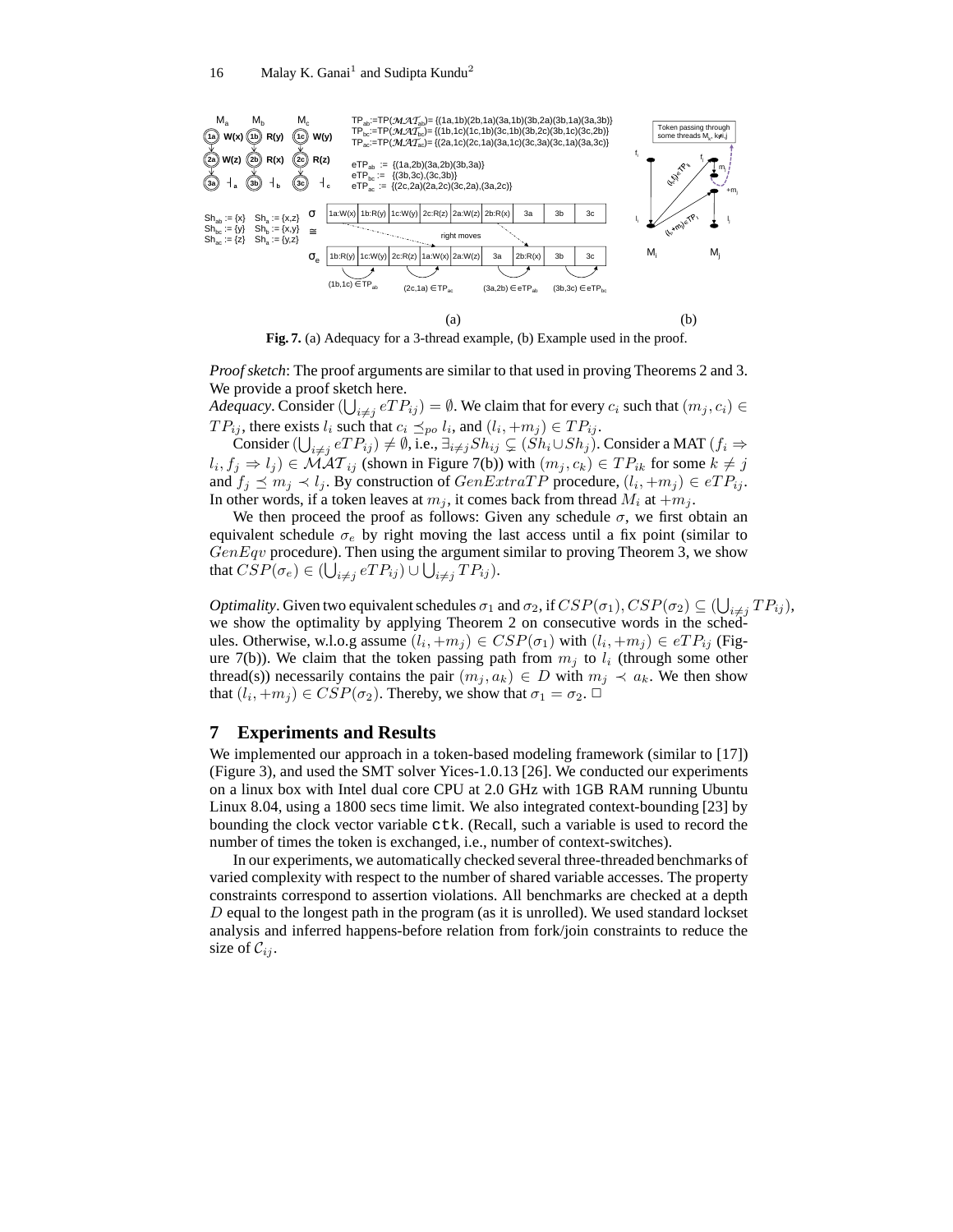The details of the benchmarks are shown in Table 1. Columns 1–4 includes the name of benchmarks (Column 1), the number of shared variable accesses in each thread  $(\#SA)$  (Column 2), the number of shared variables in the program  $(\#SV)$  (Column 3), and the number of transitions in the program  $(\#T)$  (Column 4). Each benchmark is suffixed with S or U corresponding to the satisfiable (i.e., has a reachable violation) or unsatisfiable instance. For example, benchmark E3S has a reachable violation with three threads with 1, 20, and 20, number of shared accesses, respectively. Also, E3S benchmark has 2 shared variables, and 51 transitions.

The rest of the columns describes the comparison results. In Column 5 (unrolled cfg), we provide total number of pair-wise constraints( $\#P$ ). In the MAT analysis columns  $(6-7)$ , we provide number of pair-wise constraints after MAT analysis  $(\#P_M)$ , and number of MAT ( $\#M$ ). Note, we get significant reduction in ( $\#P_M$ ). In Columns 8— 11, we present the results of token-based approach [17] using P constraints, referred to as basic encoding B. In these columns, we provide SMT formula size, time taken (in sec) with no context-bound constraint  $(NCB)$ , time taken with one context-bound per thread  $(C1)$ , and the witness length  $(D)$  (if any), respectively. As the formula sizes for NCB and C1 are almost the same, and we do not report them separately. In Columns 12—15, we present similar results for our approach using MAT analysis, denoted as B+M, i.e., token-based approach using  $P_M$  constraints. In Columns 16—18, we compare our results with the state-of-the-art symbolic approach [16] based on synchronous modeling, referred to as Ext, and present similar results. Since Ext does not support context-bounding, and it is not clear how to add those constraints efficiently, we do not have any reportable data.

Our approach using MAT ( $B+M$ ) outperforms the basic encoding B, and  $E \times t$  in both performance and size of verification conditions by 1–2 orders of magnitude. Encoding using MATs and context bounding (B+M+C1) can find the SAT instances very quickly, whereas other encoding *cannot* find it within the time limit. Note, due to synchronous modeling, the witness length  $D$  tends to be larger for  $Ext$ , also noted in [17].

| Ex               | Program Size                                                                                                        |                |     | Unrolled cfg MAT anal.                                                                                         |       |                                  | <b>B</b> <sub>[17]</sub> |                                                                     |           |        | $B+M$            |        |               |        | Ext [16]                                |                   |  |
|------------------|---------------------------------------------------------------------------------------------------------------------|----------------|-----|----------------------------------------------------------------------------------------------------------------|-------|----------------------------------|--------------------------|---------------------------------------------------------------------|-----------|--------|------------------|--------|---------------|--------|-----------------------------------------|-------------------|--|
| (S/U)            | #SA                                                                                                                 | #SV#T          |     | # $P$                                                                                                          |       | $\sharp P_M \sharp$ MAT Size NCB |                          |                                                                     |           | D      | Size NCB         |        |               | D      |                                         | Size <b>NCB</b> D |  |
| E <sub>1</sub> S | (1,4,4)                                                                                                             |                | 19  | 48                                                                                                             | 23    | 14                               | 32K                      | (00:0)                                                              | (00:0)    |        | 26K              | (00:0) | (00:0)        |        | 174K100:0114                            |                   |  |
| E2S              | (2,8,8)                                                                                                             |                | 29  | 192                                                                                                            | 8     | 4                                | 98K                      | 00:1                                                                | $00:1$ 15 |        |                  |        | 18K 00:0 00:0 |        | 15 497K 00:2 24                         |                   |  |
| E <sub>3</sub> S | (1,20,20)                                                                                                           |                | 51  | 880                                                                                                            | 591   | 390                              | 487K                     | 22:1                                                                |           |        |                  |        |               |        | 00:9 27 375K 07:3 00:5 27 1.7M 00:8 46  |                   |  |
| E4S              | (2,40,40)                                                                                                           |                | 93  | 3520                                                                                                           | 200   | 100                              |                          | 1.9MH 1550:5 08:5   47   163K   00:2   00:2   47   6.9M   04:2   88 |           |        |                  |        |               |        |                                         |                   |  |
| E5U              | (2,40,40)                                                                                                           |                | 93  | 3520                                                                                                           | 200   | 100                              | 1.9M                     | <b>TO</b>                                                           | 13:7      | $\sim$ | $163K$ 50:5 00:2 |        |               | $\sim$ | 6.9M 99:7                               |                   |  |
|                  | E6S $(1,100,100)$                                                                                                   | $\mathfrak{D}$ | 211 | 20400                                                                                                          | 14951 | 9950 12M                         |                          | TO.                                                                 |           |        |                  |        |               |        | 497:810718.7M TO 1150:811071 51M MO 206 |                   |  |
|                  | E7S $(2,200,200)$                                                                                                   | -3             | 413 | 81600                                                                                                          | 5000  | 2500                             | 48M                      | TO.                                                                 |           |        | TO 20713.3M TO   |        |               |        | 16:4 207 256M MO 408                    |                   |  |
|                  | <b>SA</b> - Shared Accesses in each thread. <b>SV</b> - Shared Variables. <b>T</b> - Transitions                    |                |     |                                                                                                                |       |                                  |                          |                                                                     |           |        |                  |        |               |        |                                         |                   |  |
|                  | <b>B:</b> [17] Basic. <b>M:</b> With MAT. <b>Ext:</b> [16]. <b>P:</b> All pair-wise constraints $P_M$ : P after MAT |                |     |                                                                                                                |       |                                  |                          |                                                                     |           |        |                  |        |               |        |                                         |                   |  |
|                  |                                                                                                                     |                |     | <b>NCB</b> : No context bound <b>C1</b> : One context bound. <b>D</b> : Witness depth. <b>MO</b> : Memory out. |       |                                  |                          |                                                                     |           |        |                  |        |               |        |                                         |                   |  |
|                  | <b>TO:</b> Time out.                                                                                                |                |     | Time is in sec: msec.                                                                                          |       |                                  |                          |                                                                     |           |        |                  |        |               |        |                                         |                   |  |

**Table 1.** Comparing MAT-based reduction with prior approaches

# **8 Conclusion**

We are first to exploit partial order reduction techniques in a symbolic model checking effort that generates verification conditions directly without an explicit scheduler. We discussed a novel approach to reduce verification problem sizes and state space for concurrent systems using MATs. We show that our approach gives both adequate and optimal set of token-passing constraints for a bounded unrolling of threads. Our experimental results demonstrates the efficacy of our approach. In future, we would like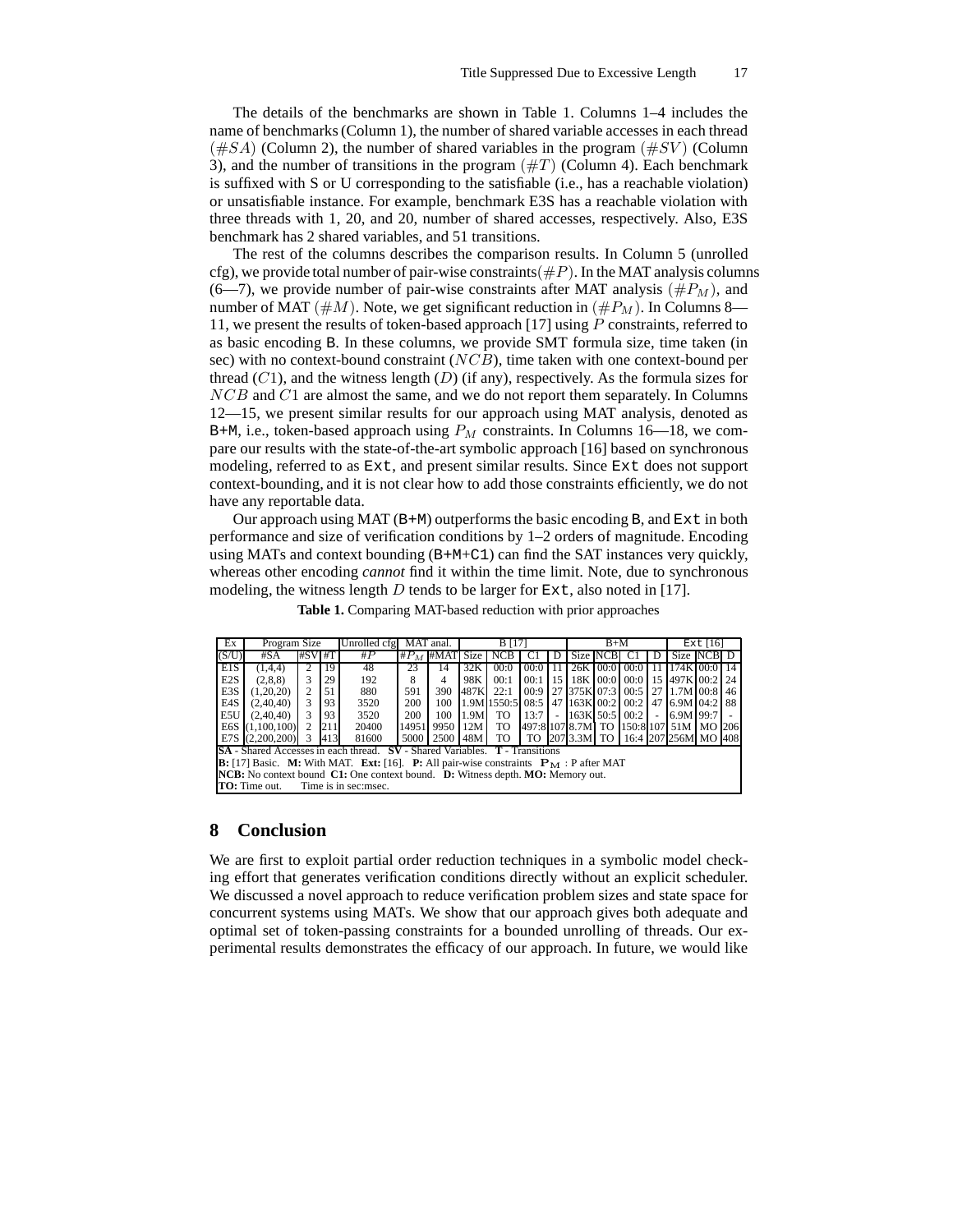to exploit transaction-based reductions [11, 19, 20] to further reduce necessary tokenpassing pairs.

#### **References**

- 1. G. Ramalingam. Context sensitive synchronization sensitive analysis is undecidable. In *ACM Transactions on Programming Languages and Systems*, 2000.
- 2. A. Valmari. Stubborn sets for reduced state space generation. In *Application and theory of petri nets*, 1989.
- 3. D. Peled. All from one, one for all: on model checking using representatives. In *Proc. of CAV*, 1993.
- 4. P. Godefroid. *Partial-order Methods for the Verification of Concurrent Systems: An Approach to the State-explosion Problem*. PhD thesis, 1995.
- 5. G. Holzmann. The model checker spin. *IEEE Transactions on Software Engineering*, 1997.
- 6. P. Godefroid. Model checking for programming languages using verisoft. In *Proc. of POPL*, 1997.
- 7. T. Andrews, S. Qadeer, S. K. Rajamani, J. Rehof, and Y. Xie. ZING: Exploiting program structure for model checking concurrent software. In *Proc. of CONCUR*, 2004.
- 8. C. Flanagan and P. Godefroid. Dynamic partial-order reduction for model checking software. In *Proc. of POPL*, 2005.
- 9. G. Gueta, C. Flanagan, E. Yahav, and M. Sagiv. Cartesian partial-order reduction. In *Proc. of SPIN Workshop*, 2007.
- 10. R. Alur, R. K. Brayton, T. A. Henzinger, S. Qadeer, and S. K. Rajamani. Partial-order reduction in symbolic state space exploration. In *Proc. of CAV*, pages 340–351, 1997.
- 11. V. Kahlon, A. Gupta, and N. Sinha. Symbolic model checking of concurrent programs using partial orders and on-the-fly transactions. In *Proc. of CAV*, 2006.
- 12. F. Lerda, N. Sinha, and M. Theobald. Symbolic model checking of software. In *Electronic Notes Theoretical Computer Science*, 2003.
- 13. B. Cook, D. Kroening, and N. Sharygina. Symbolic Model Checking for Asynchronous Boolean Programs. In *Proc. of SPIN Workshop*, 2005.
- 14. O. Grumberg, F. Lerda, O. Strichman, and M. Theobald. Proof-guided Underapproximation-Widening for Multi-process Sytems. In *Proc. of POPL*, 2005.
- 15. I. Rabinovitz and O. Grumberg. Bounded model checking of concurrent programs. In *Proc. of CAV*, 2005.
- 16. C. Wang, Z. Yang, V. Kahlon, and A. Gupta. Peephole Partial Order Reduction. In *Proc. of TACAS*, 2008.
- 17. M. K. Ganai and A. Gupta. Efficient modeling of concurrent systems in bmc. In *Proc. of SPIN Workshop*, 2008.
- 18. E. Clarke, O. Grumberg, and D. Peled. *Model Checking*. MIT Press, 1999.
- 19. S. D. Stoller and E. Cohen. Optimistic synchronization-based state-space reduction. In *Proc. of TACAS*, 2003.
- 20. C. Flanagan and S. Qadeer. Transactions for software model checking. In *Proc. of TACAS*, 2003.
- 21. V. Levin, R. Palmer, S. Qadeer, and S. K. Rajamani. Sound transaction-based reduction without cycle detection. In *Proc. of SPIN Workshop*, 2003.
- 22. P. Godefroid and D. Pirottin. Refining dependencies improves partial-order verification methods. In *Proc. of CAV*, 1993.
- 23. S. Qadeer and J. Rehof. Context-bounded model checking of concurrent software. In *Proc. of TACAS*, 2005.
- 24. L. Lamport. How to make multiprocessor computer that correctly executes multiprocess programs. *IEEE Transactions on Computers*, 1979.
- 25. A. Mazurkiewicz. Trace theory. *Advances in Petric nets*, 1986.
- 26. SRI. Yices: An SMT solver. *http://fm.csl.sri.com/yices*.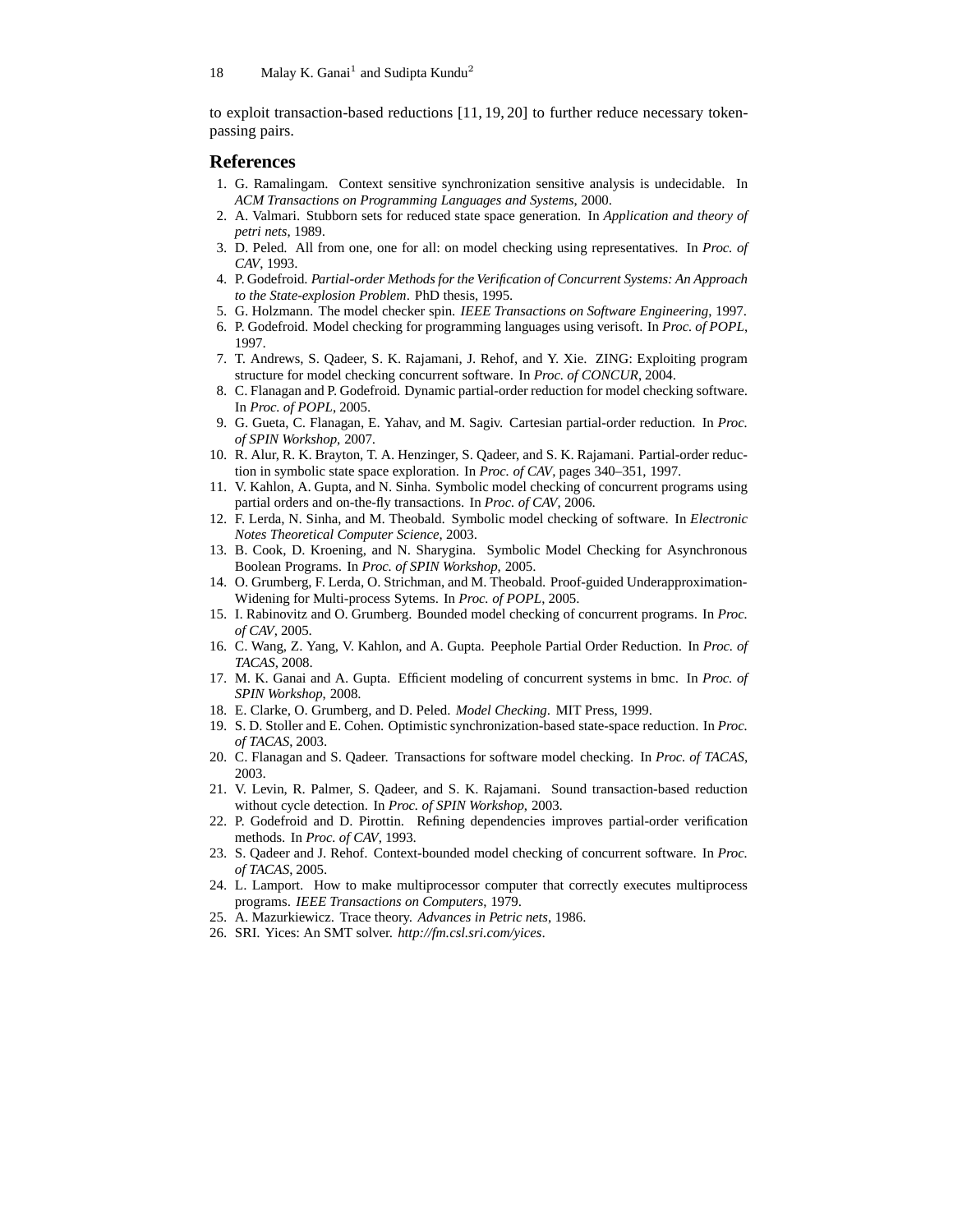\*\*\*The appendix should not be considered as a part of the submission.\*\*\*

## **A Appendix: Proofs**

**Lemma 1** *If*  $(a_i, a_j) \in TP(\mathcal{MAT}_{ij})$ , then  $\exists m = (a'_i \cdots a_i, a_j \cdots a'_j) \in \mathcal{MAT}_{ij}$ where  $\vdash_i \preceq_{po} a'_i \preceq_{po} a_i$  and  $a_j \preceq_{po} a'_j \preceq_{po} \exists_j$ .

*Proof.* Follows from definition of  $TP(\mathcal{MAT}_{ii})$ .  $\Box$ 

**Lemma 2** *From a given pair*  $(f_i, f_j) \in Q$ , given possible MAT candidates  $m_1 =$  $(f_i \cdots e_i, f_j \cdots e_j)$  or  $m_2 = (f_i \cdots e'_i, f_j \cdots e'_j)$ ,  $GenMAT$  selects only one of them, i.e., either  $m_1 \in {\mathcal{MAT}}_{ij}$  or  $m_2 \in {\mathcal{MAT}}_{ij}$ , but not both. Further, if the thread  $M_i$  is given higher priority than  $M_j$ ,  $m_1$  is selected if  $(e_i\prec_{po}e'_i)$ , otherwise  $m_2$  is selected.

*Proof.* When  $m_1$  and  $m_2$  are such that  $e_i \prec_{po} e'_i$  and  $e'_j \prec_{po} e_j$ , then  $GenMAT$  selects  $m_1$  if  $M_i$  has higher priority than  $M_j$ , otherwise it selects  $m_2$ .

**Lemma 3**  $\sigma_e = GenEqv(\sigma) \simeq \sigma$ . Further, for  $\sigma_e = v_i^1 \cdot v_j^1 \cdot v_i^n \cdot v_j^n$ , the last event of *a non-empty word is dependent on some access in the right adjacent non-empty word.*

*Proof.* Follows from construction of the procedure  $GenEqv. \Box$ 

**Lemma 4** For some  $k < n$ , if  $|v_i^k| = 0$ ,  $|v_i^{k+1}| \neq 0$ , then for  $1 \leq t \leq k$ ,  $|v_i^t| = 0$ , *and for*  $k < h \le n$ ,  $|v_i^h| \ne 0$ . In other words,  $\sigma_e$  can have prefix of empty words, but *remaining ones are non-empty.*

*Proof.* If for  $1 \leq h < n$ ,  $|v_i^h| \neq 0$ , then  $|v_j^h| \neq 0$ ; otherwise, we would right move the entire word  $v_i^h$  to  $v_i^{h+1}$ . If  $|v_j^h| \neq 0$ , then  $|v_i^{h+1}| \neq 0$ ; otherwise, we would right move the entire word  $v_j^h$  to  $v_j^{h+1}$ . Similarly, if  $|v_i^t|=0,$   $|v_i^{t-1}|=0$  for  $1\le t\le k < n$ .  $\Box$ 

**Lemma 5** *Procedure GenEqv always terminates.*

*Proof.* For a given schedule  $\sigma$ , the number of different sequences are finite. We only need to show that every eligible right move generates a new and different sequence which corresponds to an equivalent schedule. Let  $l_i^k$  be the last access event that is moved from  $w_i^k$  ( $k < n$ ) to  $w_i^{k+1}$ . After the move,  $w_i^k$  changes to  $w_i^k[1, |w_i^k| - 1]$ , and  $w_i^{k+1}$  to  $l_i^k \cdot w_i^{k+1}$ . Thus, we obtain a different sequence from the previous one. Since, we always make a right move, we can not move the same event e twice from the same word. Thus, we always obtain a new sequence on every move. Also, since each right move respects the dependency (conflict) ordering, the corresponding schedule is equivalent.  $\square$ 

**Lemma 6** *If*  $(f_i \cdots e_i, f_j \cdots e_j) \in \mathcal{MAT}_{ij}$ , then (1)  $(e_i, e_j) \in D$ , (2)  $(f_i, f_j) \in Q$ , *(2)* if  $e_i \neq \dashv_i$ ,  $(+e_i, f_j) \in Q$  *(4)* if  $e_j \neq \dashv_j$ ,  $(f_i, +e_j) \in Q$  *(5)* if  $e_i \neq \dashv_i \land (e_j \neq \dashv_j)$ ,  $(+e_i, +e_j) \in Q$  (6)  $(e_i, f_j), (e_j, f_i) \in TP(\mathcal{MAT}_{ij}).$ 

*Proof.* By construction of  $GenMAT$  and definition of  $TP(\mathcal{MAT}_{ij})$ .  $\Box$